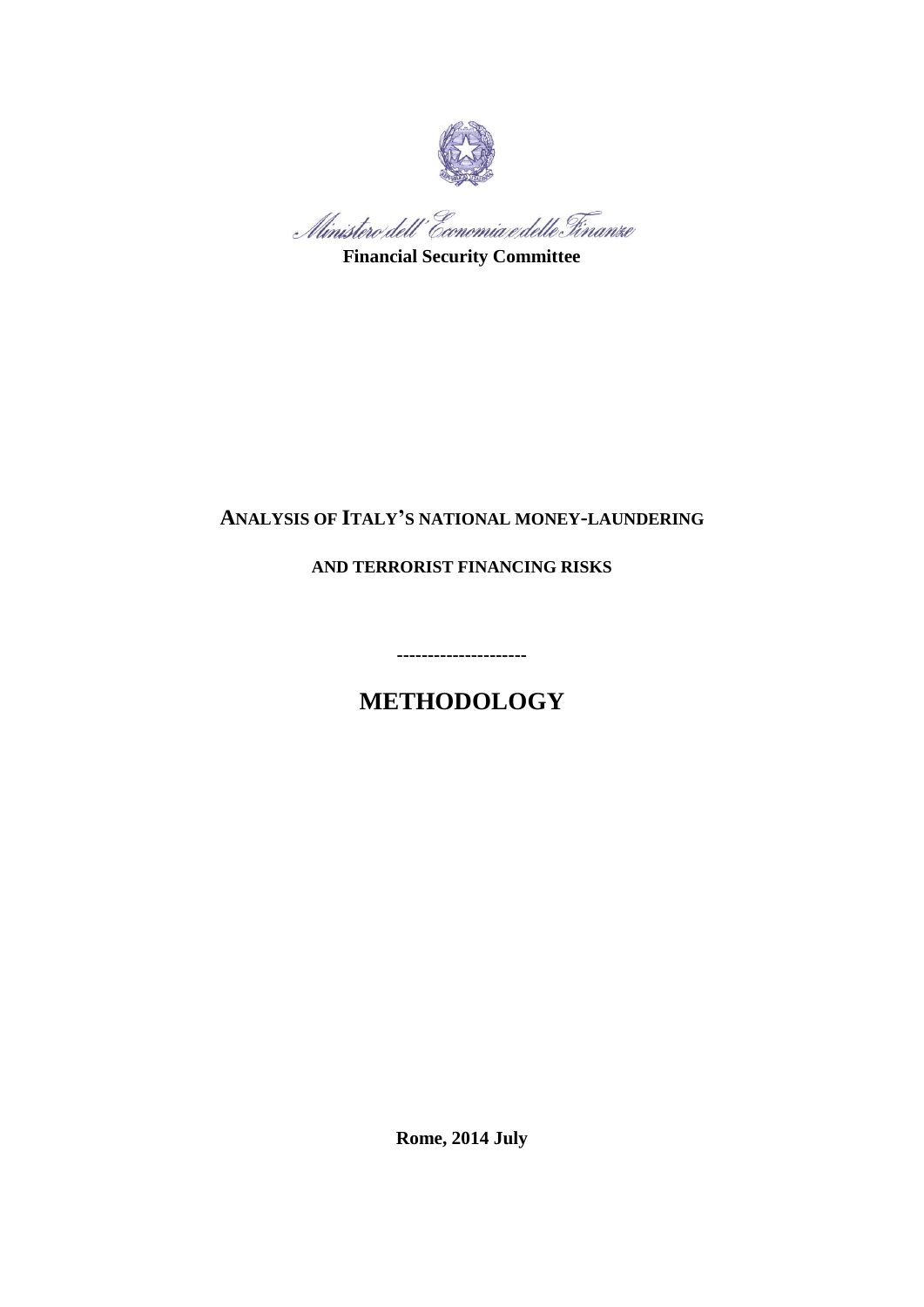# **Analysis of Italy's national money-laundering and terrorist financing risks**

# **METHODOLOGY**

### **Contents**

| 2.3 Identification of Money-Laundering (ML) and Terrorist Financing (TF) risks 8 |  |  |  |  |
|----------------------------------------------------------------------------------|--|--|--|--|
|                                                                                  |  |  |  |  |
|                                                                                  |  |  |  |  |
| 2.3.1.2 Effectiveness of preventive, investigative and repressive safeguards.    |  |  |  |  |
|                                                                                  |  |  |  |  |
|                                                                                  |  |  |  |  |

**The Methodology can be used by third country for conducting its own "National Risk Assessment" provided that the source is mentioned.**

**Country shall communicate its willingness to use the Methodology e-mailing to: [csf@tesoro.it](mailto:csf@tesoro.it)**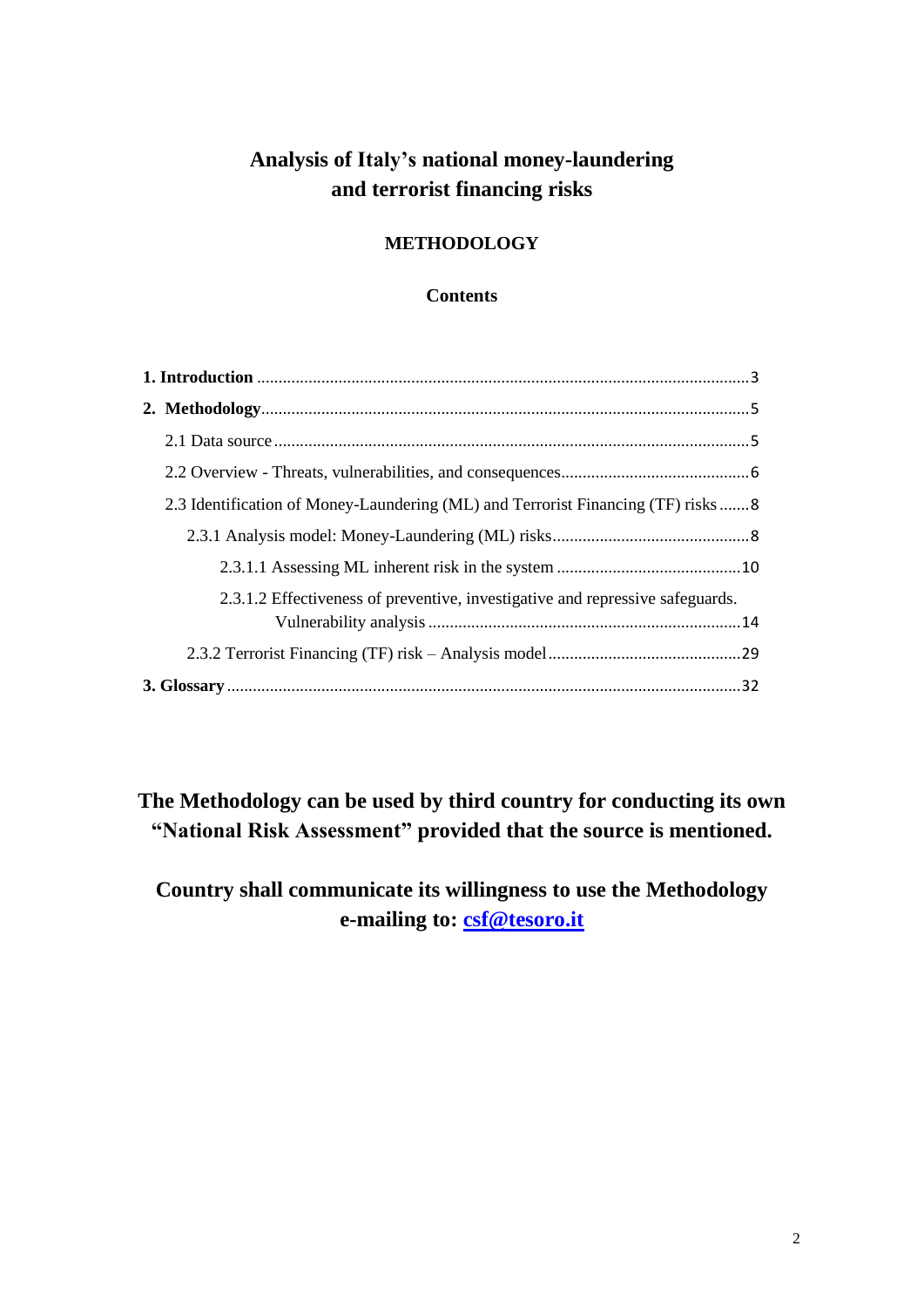## <span id="page-2-0"></span>**1. Introduction**

The 2014 National Risk Assessment is the first exercise carried out by Italy on the national assessment of the risks of money-laundering and terrorist financing.

The assessment is made on the basis of this Methodology.

The exercise consists in identifying and analysing the risks of money-laundering and terrorist financing, aimed at the development of intervention guidelines for mitigation of the same and adoption of a risk-based approach to the activity of AML/CFT (antimoney laundering and countering the financing of terrorism). This approach requires that AML/CFT policies and measures be carried out in proportion to the risks they  $face<sup>1</sup>$ .

The first assessment is of an experimental nature, and will be updated after three years, in order to take into account the forthcoming evolution of the Community and national regulatory frameworks, as well as indications arising from supervisory authorities, investigations carried out by police forces and analysis made by the FIU. Subsequently, the national analysis will be updated every five years.

The analysis could also be conducted in case of emerging threats or vulnerabilities of particular relevance.

It is a complex process that requires the preliminary definition of the pursued objectives and scope in which to conduct the analysis, as well as the definition of specific procedures agreed with the plurality of actors involved.

The purpose of the exercise is to attain national understanding of:

1) threats of money-laundering and terrorist financing, by identifying the most relevant ones;

2) methods mainly used for carrying out such criminal activities;

3) vulnerabilities in the national system of prevention, investigation and prosecution of such phenomena, and therefore the sectors most exposed to such risks;

4) the actions to be initiated and their priorities.

The analysis is conducted by differentiating the assessment on money-laundering from the assessment on terrorist financing; in both cases the assessment is carried out at the national level.

The National Risk Assessment is conducted by Italy's Financial Security Committee (*Comitato di Sicurezza Finanziaria – CSF*). The *CSF* involves within specific thematic meetings further administrations on issues falling within their direct competences. At its 28 February 2013 meeting, the *CSF* established an *ad-hoc* Working Group to develop an analysis method proposal and perform the assessment<sup>2</sup>. The Working Group is composed of all the authorities present in *CSF* and representatives of Italy's Presidency of the Council of Ministers. Coordination by the *CSF* is indicative of the high degree of

**.** 

<sup>&</sup>lt;sup>1</sup> FATF Recommendation 1.

<sup>&</sup>lt;sup>2</sup> These are the terms of reference of the Working Group. The Group identifies and collects data necessary to carry out the analysis. In general, the mapping of the risks of money-laundering and terrorist financing requires availability of data from different sources, such as police forces, intelligence, FIU, supervisory authorities within their competence fields, financial institutions and professionals, Ministry of Justice, ISTAT and the private sector. The Group noted such limitations in data collection can affect the quality of the analysis to be performed, in order to suggest improvements. The Group also considers whether there are any limits to the exchange of relevant information between authorities. The Group aims to develop a methodology for conducting periodic National Risk Assessments. To such end, the Group identifies: the actors who can contribute to risk analysis; model identification, analysis and risk assessment; forms and procedures for involvement of the private sector. The Group will also consider how to use the results from authorities, in order to direct policy decisions and resource allocation, and financial institutions and other obliged parties in support to their specific business risk analysis.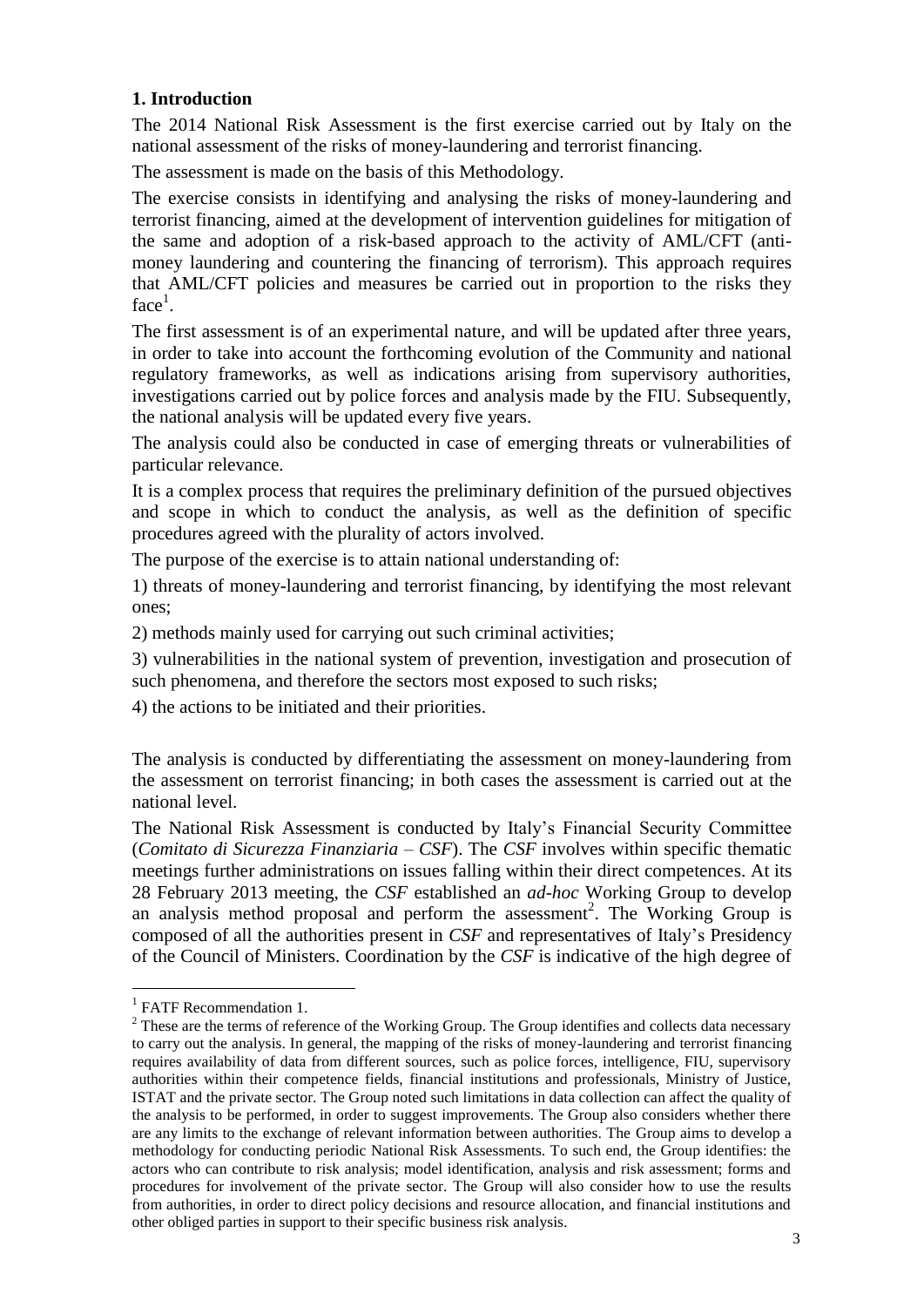coordination of the Italian authorities involved in the assessment and the related objectives<sup>3</sup>.

The risk analysis will take into account additional risk analyses, whereby elaborated at the supranational level.

The private sector is involved in risk analysis development: in particular, trade associations and private institutions are invited to share their experiences on the field and their assessments on specific topics identified over time.

The assessment output consists of the preparation of a document for authorities and competent administrations in the field of AML/CFT.

The *CSF* determines which results of the Report are to be shared with the private sector (industry associations and professional associations), so that the *obliged parties* will have information relevant to conduct the respective risk assessment activities.

 $\overline{\phantom{a}}$ 

<sup>3</sup> The Group met regularly and informed of developments within *CSF* activities at each *CSF* meeting. The *CSF* from time to time suggested analysis profiles on which necessary investigations were carried out, thus integrating the Methodology accordingly.

This document was then shared with experts and academics to assess its robustness. As a result of the comments made on the occasion of this meeting, and the assessment of its first application, the final version of the Methodology was prepared, approved by the *CSF* in its 18 July 2014 meeting.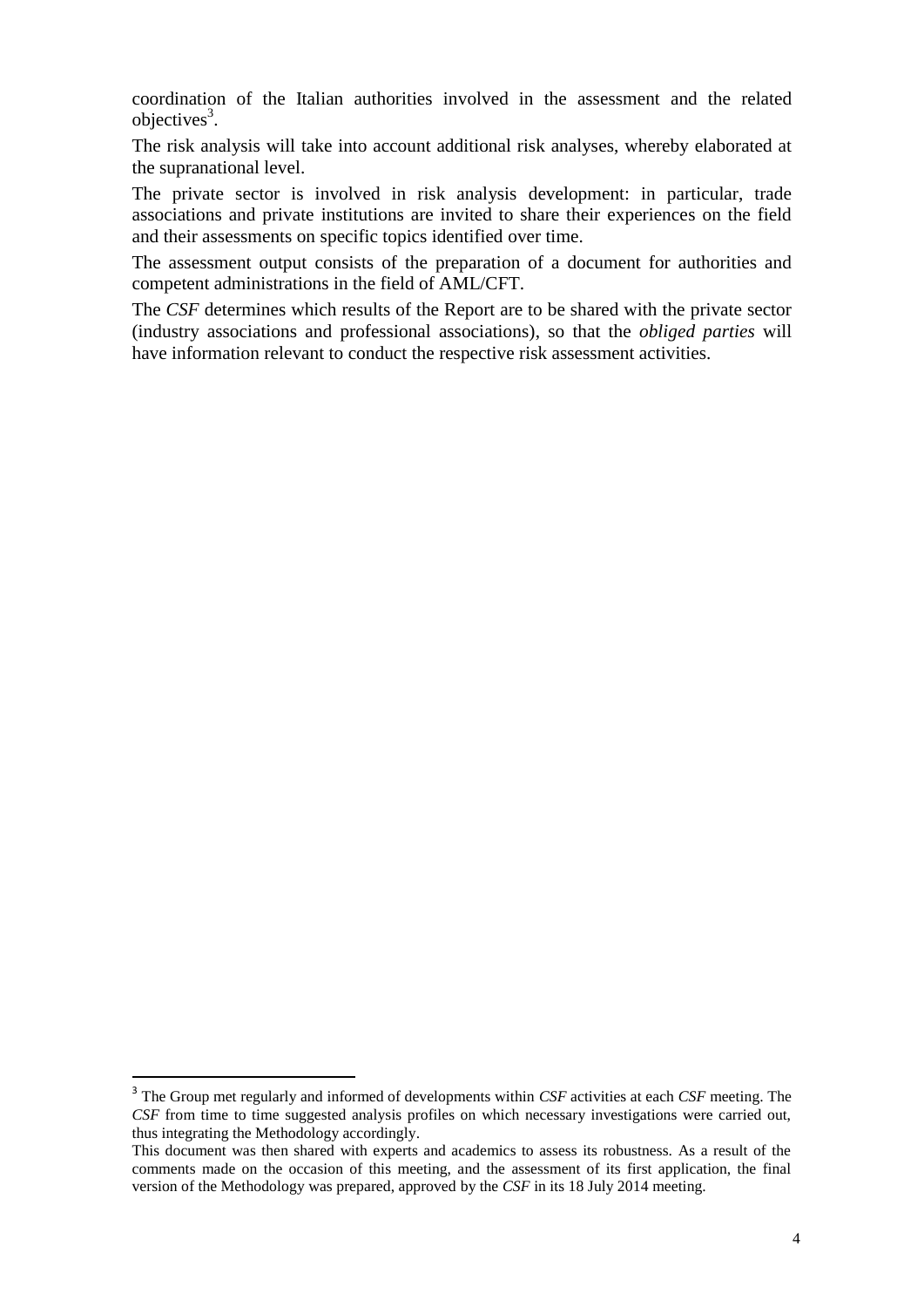# <span id="page-4-0"></span>**2. Methodology**

The analysis aims to identify, analyse and assess Italy's ML/FT main risks at national level, through the examination of their causes, as well as vulnerabilities that allow such risks to arise and their related consequences.

The money-laundering definition underlying the Methodology is that referred to in Italy's Legislative Decree n. 231/2007, which also includes self-laundering assumptions. As this definition does not coincide with the definition provided by the Penal Code, this gap shall be taken into account in the assessment of judicial data.

The definition of terrorist financing is that referred to in Article 1(a) of Italy's Legislative Decree n. 109/2007<sup>4</sup>.

The information available and utilised is accurate, both statistical and of other nature, and represents a necessary starting point for our analysis; yet, such information is not exhaustive, as data need to be contextualised and interpreted by the *ad-hoc* Group of Experts in order to adequately identify, analyse and assess both threats and vulnerabilities.

In this regard, "Experts Opinion" is to be intended as the opinion issued by the Working Group, or by the *CSF*, whereby each participant issues the assessments of the authority to which they belong. The Group composition has been enhanced with additional representatives from participating authorities in relation to the specific subjects discussed.

The risk analysis is conducted at the national level. Nevertheless, a risk indicator is also provided so as to guide relevant authorities and operators in their respective choices for supervision and definition of anti-money laundering safeguards whereby they depend on local factors.

## <span id="page-4-1"></span>**2.1 Data source**

Information collection is a strategic component of analysis, which needs to be properly monitored and reinforced. Collection is organised by individual authorities. The analysis carried out is based on assessments based both on public information and confidential information. By way of example, it is possible to identify certain types of information provided by members of the group in charge of collecting it:

 Judiciary type information, both of a qualitative nature, relatively to significant investigation of money-laundering and financing of terrorism or of offences deemed as notably indicative (so-called *alert offences*), as well as of a quantitative nature<sup>5</sup>;

 $\frac{4}{1}$  [...] a) "terrorist financing" means "any activity directed by any means, to the collection, provision, brokerage, deposit, custody of funds or economic resources, in whatever way made intended to be, in whole or in part, used in order to accomplish one or more crimes of terrorism under the Criminal Code, regardless of the actual use of funds and economic resources for the purposes aforesaid".

<sup>&</sup>lt;sup>5</sup>For money-laundering, for instance:

<sup>•</sup> number of cases registered for the offences referred to in Articles 648-*bis* and 648-*ter* Penal Code;

<sup>•</sup> number of cases recorded in the wake of suspicious transaction reports;

<sup>•</sup> number of investigations concluded with the prosecution;

<sup>•</sup> number of convictions (even if not definitive) for the offences referred to in Articles 648-*bis* and 648-*ter* Penal Code;

<sup>•</sup> the number of persons prosecuted and convicted (even on a non-definitive basis);

<sup>•</sup> approximate value of seized and confiscated proceedings of money-laundering.

For the financing of terrorism, for instance:

<sup>•</sup> number of proceedings initiated for the offense of financing of terrorism, distinguishing, whereby possible, between domestic terrorism and international terrorism;

<sup>•</sup> number of investigations concluded the prosecution;

<sup>•</sup> number of convictions (even if not definitive) for the offence of financing of terrorism;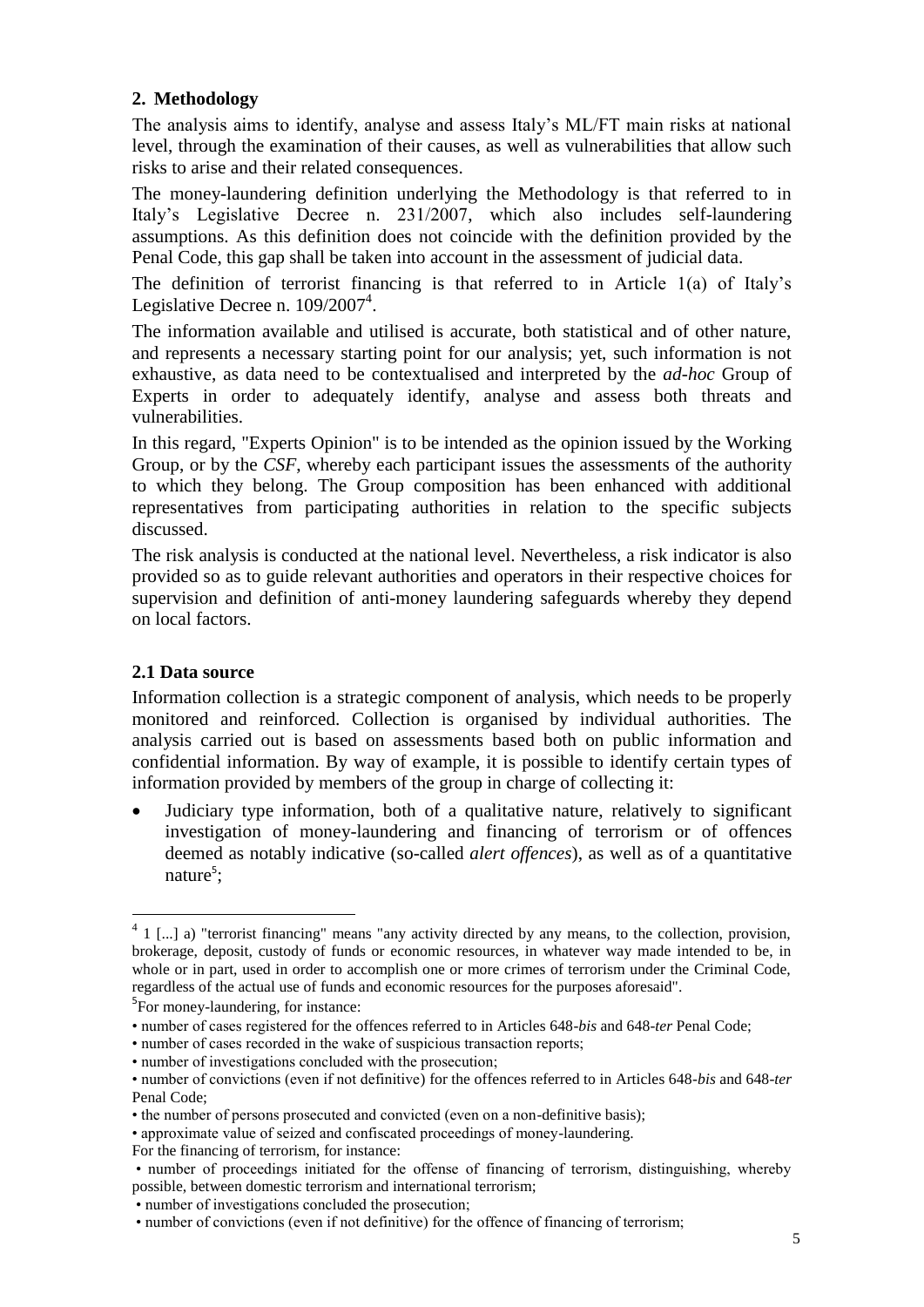- Financial estimates on proceeds from money-laundering predicate offences, as well as on money-laundering and terrorist financing;
- Cases or typologies of criminal conducts identified by the police and the FIU;
- Information on obliged parties;
- Information, both of a qualitative and quantitative nature in relation to the type, frequency and seriousness of the irregularities identified, processed by the relevant Supervisory Authorities on the basis of anti-money laundering checks carried out;
- Information on penalties imposed (sanctions);
- Information on the number and quality of suspicious transaction reports;
- Qualitative and quantitative information on cooperation between national authorities and between those authorities and foreign authorities.

The analysis furthermore considers reports drawn up by international bodies, academic studies, and specialised press.

### <span id="page-5-0"></span>**2.2 Overview - Threats, vulnerabilities, and consequences**

In general, the risk of an event depends on the **likelihood** the event will occur and the consequences<sup>6</sup>it will determine, as the higher the risk the greater the probability the event will occur and the more serious its consequences. The **likelihood** is in turn a function of the presence of **threats**<sup>7</sup> that can produce a phenomenon of moneylaundering or financing of terrorism and the **vulnerabilities**<sup>8</sup> of a system.

The model adopted mainly manages information related to threats and vulnerabilities.

Consequences are assessed in a timely context: an assessment of impacts attributable to the threats (i.e. financial consequences and negative social value associated with each predicate offences). This, by reason of a specific methodological choice: it is believed, in fact, that the lack of some analytical data does not always allow for accurate assessment of the impacts and that an estimate of their intensity would have the effect to make the ratings considerably arbitrary.

The logical structure of the model aggregates the analysis of threats and vulnerabilities through the assessment of inherent risk and AML/CFT effectiveness.

In particular, the model encompasses:

- a) assessment of the **inherent risk** of money-laundering and terrorist financing of the system, through identification of threats and vulnerabilities of the socio-economic system;
- b) assessment of the effectiveness of the AML/CFT regime as to the:
	- a. Preventive phase;
	- b. Investigative phase; and
	- c. Repressive phase.

1

<sup>•</sup> the number of persons prosecuted and convicted (even on a non-definitive basis);

<sup>•</sup> number of seizures and confiscations;

<sup>•</sup> approximate value of seized and confiscated assets.

For predicate offences, for instances:

<sup>•</sup> number of reports and arrests.

<sup>&</sup>lt;sup>6</sup> The consequences relate to the effects arising from the occurrence of risk events.

<sup>&</sup>lt;sup>7</sup> The threats are the causes that can lead to money-laundering and terrorist financing, and are related to the nature and quantity of illegally acquired proceeds that could be laundered.

<sup>&</sup>lt;sup>8</sup> Vulnerabilities are weaknesses whose exploitation allows threats to be translated into money-laundering and terrorist financing.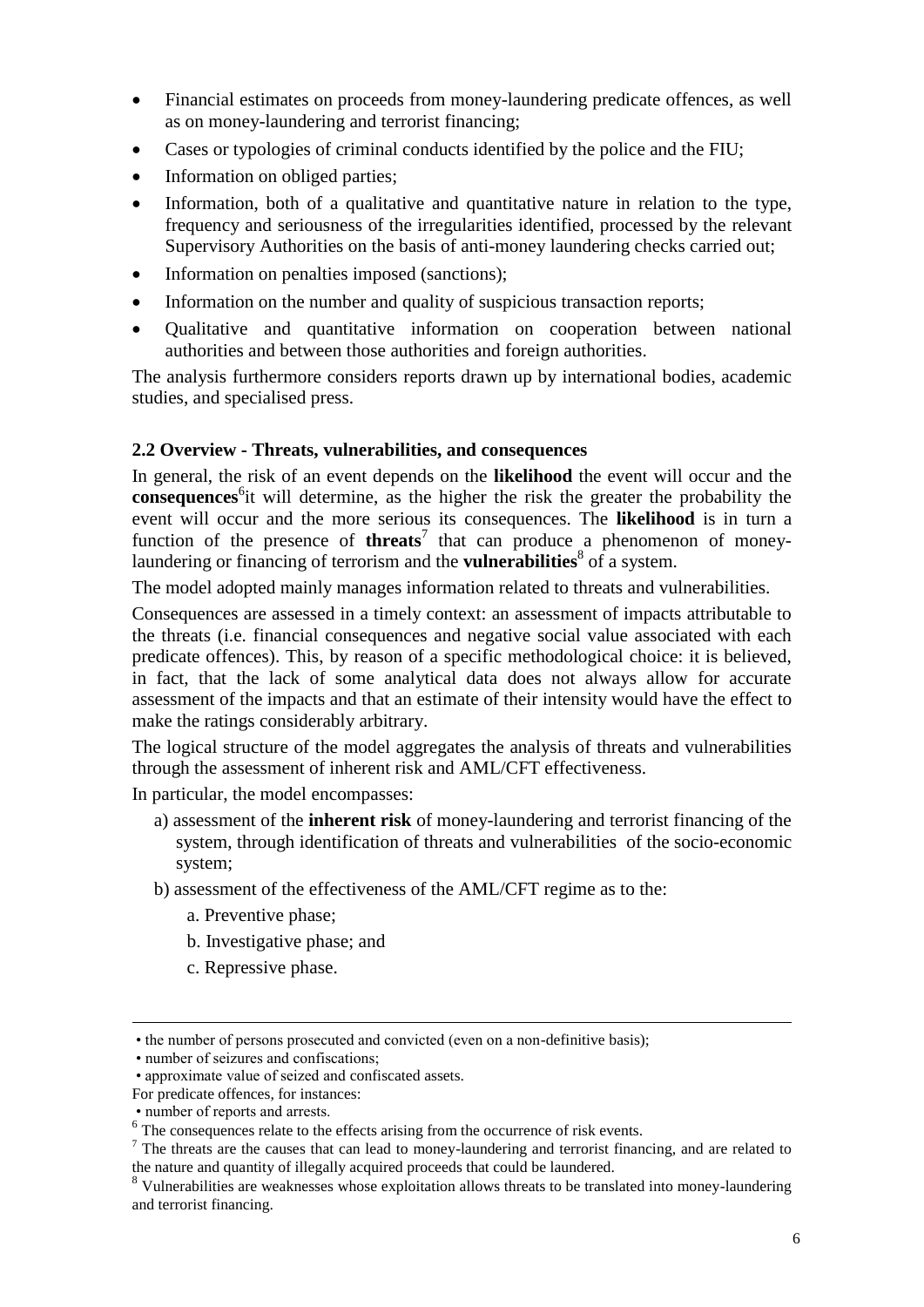Within such phases, the model analyses their respective **vulnerabilities**. With regard to the vulnerability of the preventive phase, the model performs a sectoral analysis<sup>9</sup> for each category of recipients of anti-money laundering regulations: financial intermediaries, professions and non-financial operators. These categories are further detailed. The analysis can also be extended to non-required application of moneylaundering legislation whereby attention however is required.

In light of the inherent risk, the lower vulnerabilities identified in the preventive, investigative and repressive phases, the more effective safeguards in place are in mitigating such inherent risk.

The model differentiates the analysis on money-laundering from the analysis on the financing of terrorism. The latter derives from the former, as amended - whereby necessary - in order to take account of the related factual and regulatory peculiarities.

**.** 

<sup>&</sup>lt;sup>9</sup> Vulnerabilities can be assessed with respect to various aspects, such as, sectors, products, or specific business relationships, distribution channels, customers and jurisdictions.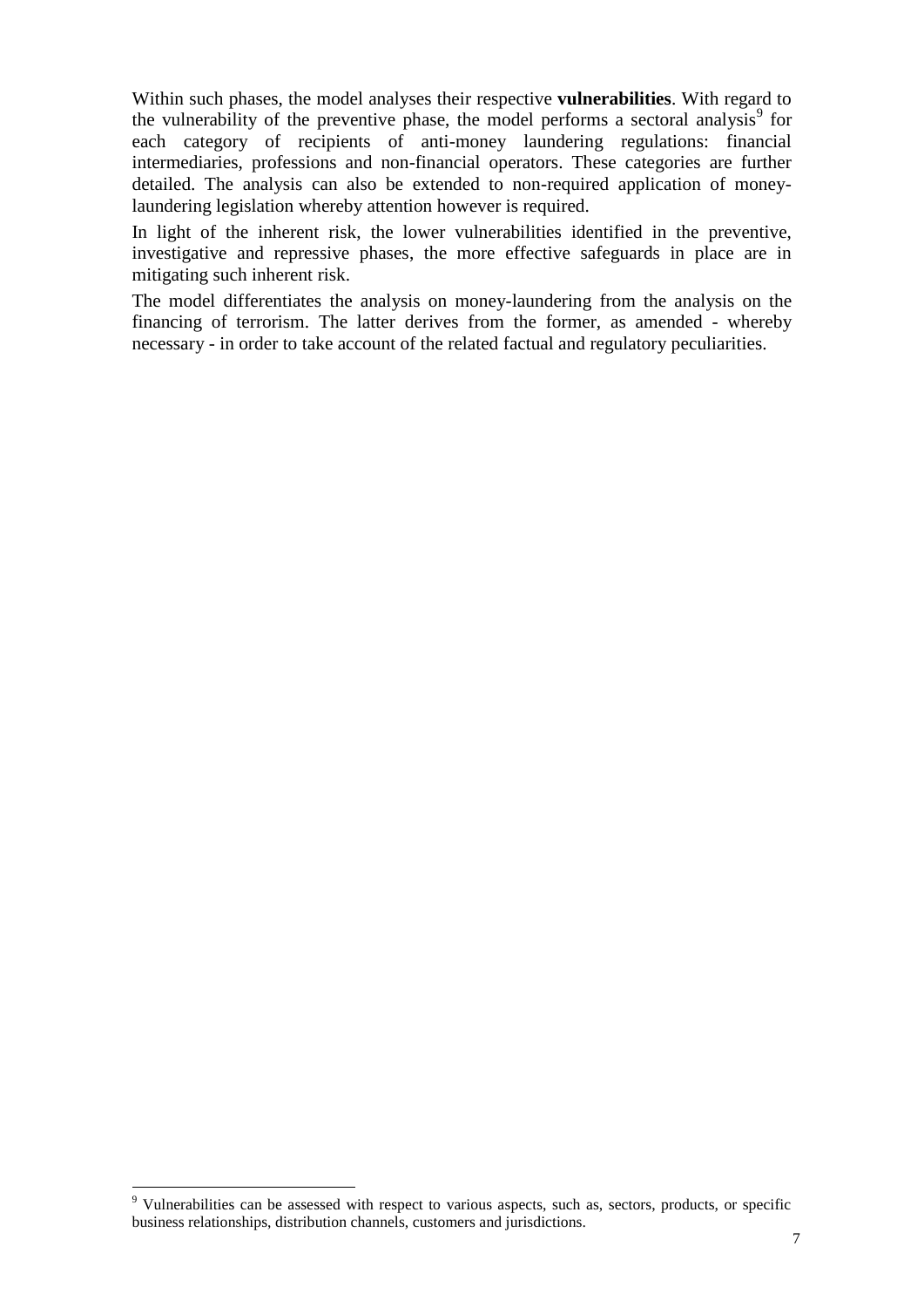# <span id="page-7-0"></span>**2.3 Identification of Money-Laundering (ML) and Terrorist Financing (TF) risks**

### <span id="page-7-1"></span>**2.3.1 Analysis model: Money-Laundering (ML) risks**

The ML analysis model is developed as follows:

### I. Determination of **ML inherent risk** in the system

- a. Presence of the proceeds of criminal activities carried out on national territory
	- i. Analysis of offences

b. Presence of proceeds from criminal activities carried out outside the national territory

c. Criticalities within the socio-economic system

ii. Informal economy

iii. Use of cash

### II. **Effectiveness** of preventive, investigative and repressive safeguards

- *a. Preventive safeguards*
	- **a.1**Effectiveness of AML<sup>10</sup>regime application by obliged parties
	- **a.2** Effectiveness of processes
	- i. Cross-border controls
	- ii. Transparency of legal persons and trusts
	- **a.3** Effectiveness of the analysis of suspicious transactions
	- i. Dedicated resources
	- ii. Support activities for obliged parties and feed-back
	- iii. Access to databases
		- 1. Access to information held by obliged parties
		- 2. Access to information held by other authorities
	- iv. Analysis activities
	- v. Dissemination activities
	- vi. Cooperation with other authorities
		- 1. National authorities
		- 2. European FIUs
		- 3.Non-European FIUs

### *b. Investigative safeguards*

 $\overline{\phantom{a}}$ 

- **b.1** Presence of vulnerabilities within in-depth analysis of STRs
	- i. Dedicated resources
	- ii. Adequacy of investigative techniques
	- iii. Access to documents and information
		- 1. Access to information held by obliged parties
		- 2. Access to information held by other authorities
	- iv. Cooperation with other authorities

<sup>&</sup>lt;sup>10</sup> The reference is made to the following elements: ownership and control, CDD measures, information conservation, suspicious transaction reporting (STRs), internal controls and training, supervision and sanctions.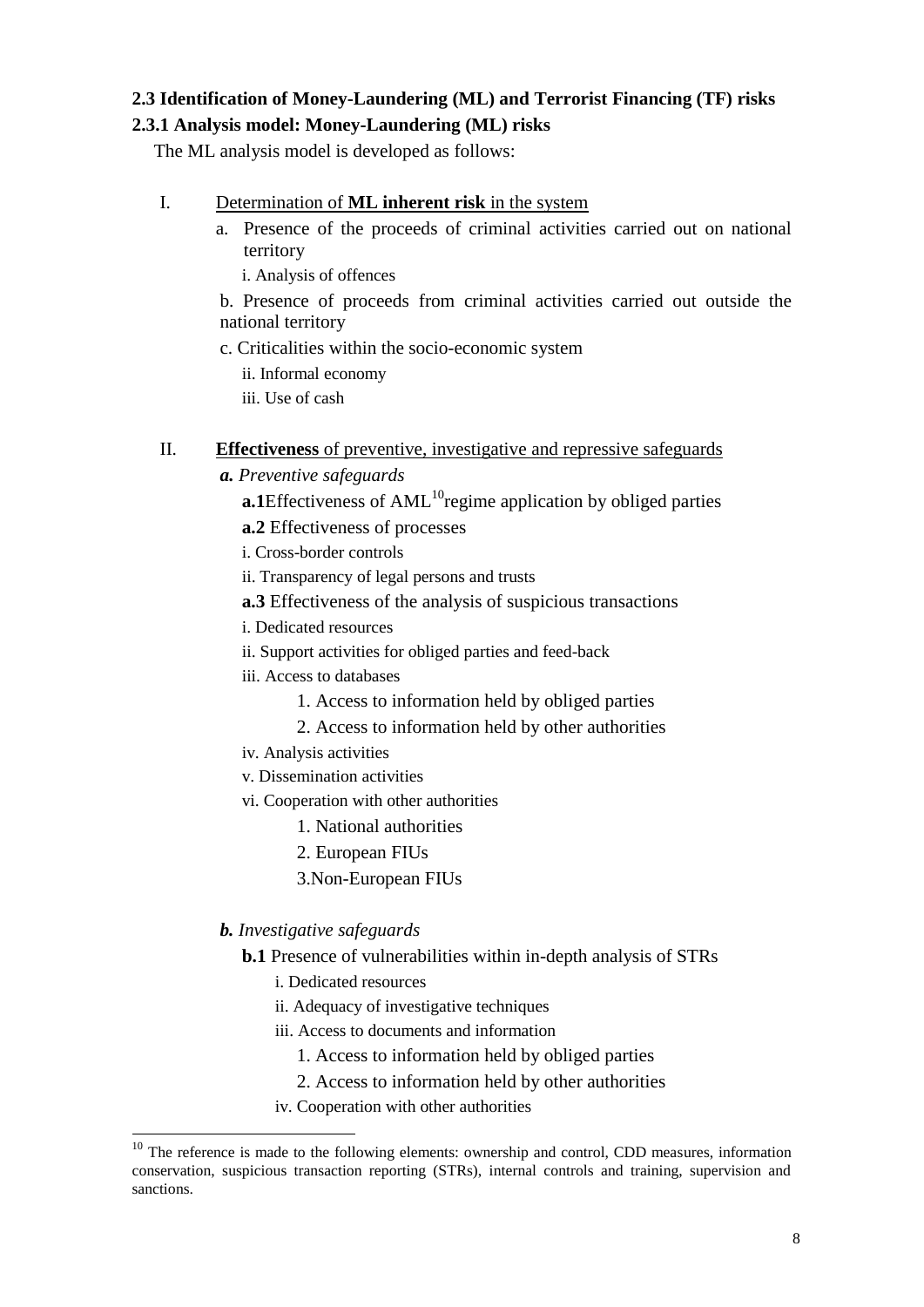- 1. National authorities
- 2. European authorities
- 3. Non-EU authorities
- v. Outcomes
- **b.2** Presence of vulnerabilities within ML investigative activities
	- i. Dedicated resources
	- ii. Adequacy of investigative techniques
	- iii. Access to documents and information
		- 1. Access to information held by obliged parties
		- 2. Access to information held by other authorities
- iv. Cooperation with other authorities
	- 1. National authorities
	- 2. European authorities
	- 3. Non-European authorities
- v. Outcomes
- *c. Repressive activity*
	- **c.1** Presence of vulnerabilities in the capacity to punish perpetrators of offences
		- i. Proper identification of offences and perpetrators
		- ii. Indictments
		- iii. Convictions
		- iv. Penalties
		- v. Mutual Legal Assistance
			- 1. European authorities
			- 2. Non-European authorities
	- **c.2** Presence of vulnerabilities within seizure and confiscation activities
		- i. Authorities powers
		- ii. Seized assets
		- iii. Confiscated assets
		- iv. Cooperation
			- 1. National authorities
			- 2. European authorities
			- 3. Non-European authorities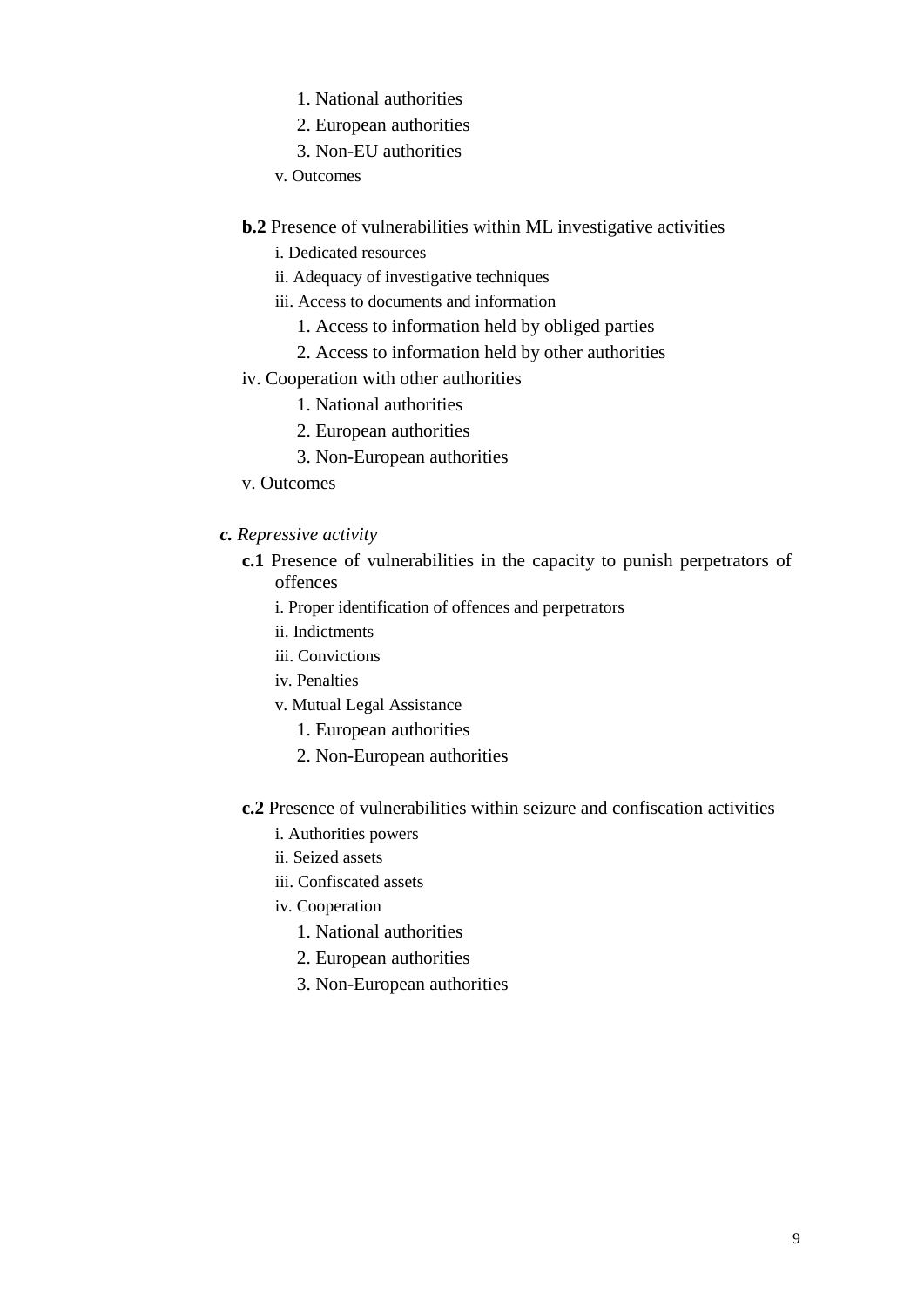### <span id="page-9-0"></span>**2.3.1.1 Assessing ML inherent risk in the system**

### **Estimated proceeds of criminal activities committed in the national territory**

### **Analysis of predicate offences**

The starting point of the analysis is the collection of data and information, and the sharing of "cases" or typologies of criminal conducts identified by the police, the Ministry of Justice and the FIU. The reference period is the last period for which data are available with regard to the different areas of analysis to ensure homogeneity in the ratings.

Threats are identified on the basis of the ML predicate offences included among the  $FATF$  predicate offences<sup>11</sup>and further criminal instances identified by the Expert Group. Following the description of threats, including a quantification of the proceeds of the related criminal activities, of any economic sector in which they are invested, and an outline of the main money-laundering techniques, the output is a graduation of the threats according to the seriousness of the consequences resulting therefrom (so-called "**intensity indicators**"). These consequences can be estimated by parameters such as:

- 1. **Financial estimate** It measures the financial importance of the threat and is therefore an indispensable reference for the assessment of the threat as a precondition of money-laundering. For determination of the financial estimate it is necessary to refer to specifically to the sources identified. Whereby the financial estimate ranges between a minimum value and a maximum value, the average between the two values will be used. In the case of multiple sources with different estimates, we adopt the average of the sources (after any possible average between the minimum and maximum values of each source);
- 2. **Statutory penalty** It measures the negative social value attributed to the threat event and, consequently, the political sensitivity of the issue. In order to determine the value, reference is made to Penal Code laws or special laws of medium criminalisation. The reference value is the average of the minimum statutory penalty and the maximum penalty prescribed by law for the specific offence (e.g., corruption), or, as frequently happens, for the class of offences (e.g. tax offences);

**.** 

 $11$  The list includes:

conspiracy and mafia-type association;

terrorism, including the financing of terrorism;

trafficking in human beings and trafficking of migrants;

sexual exploitation, including sexual exploitation of minors;

illicit trafficking of drugs and psychotropic substances;

illicit arms trafficking;

illicit trafficking in stolen and other goods;

corruption and bribery;

fraud;

fake money;

counterfeiting and piracy of products;

environmental crimes;

murder, grievous bodily injury;

kidnapping, illegal restraint and hostage-taking;

robbery or theft;

contraband (including that relating to customs duties, excise duties and taxes);

tax crimes (direct and indirect taxes);

extortion;

falsification;

piracy;

Insider trading and market abuse.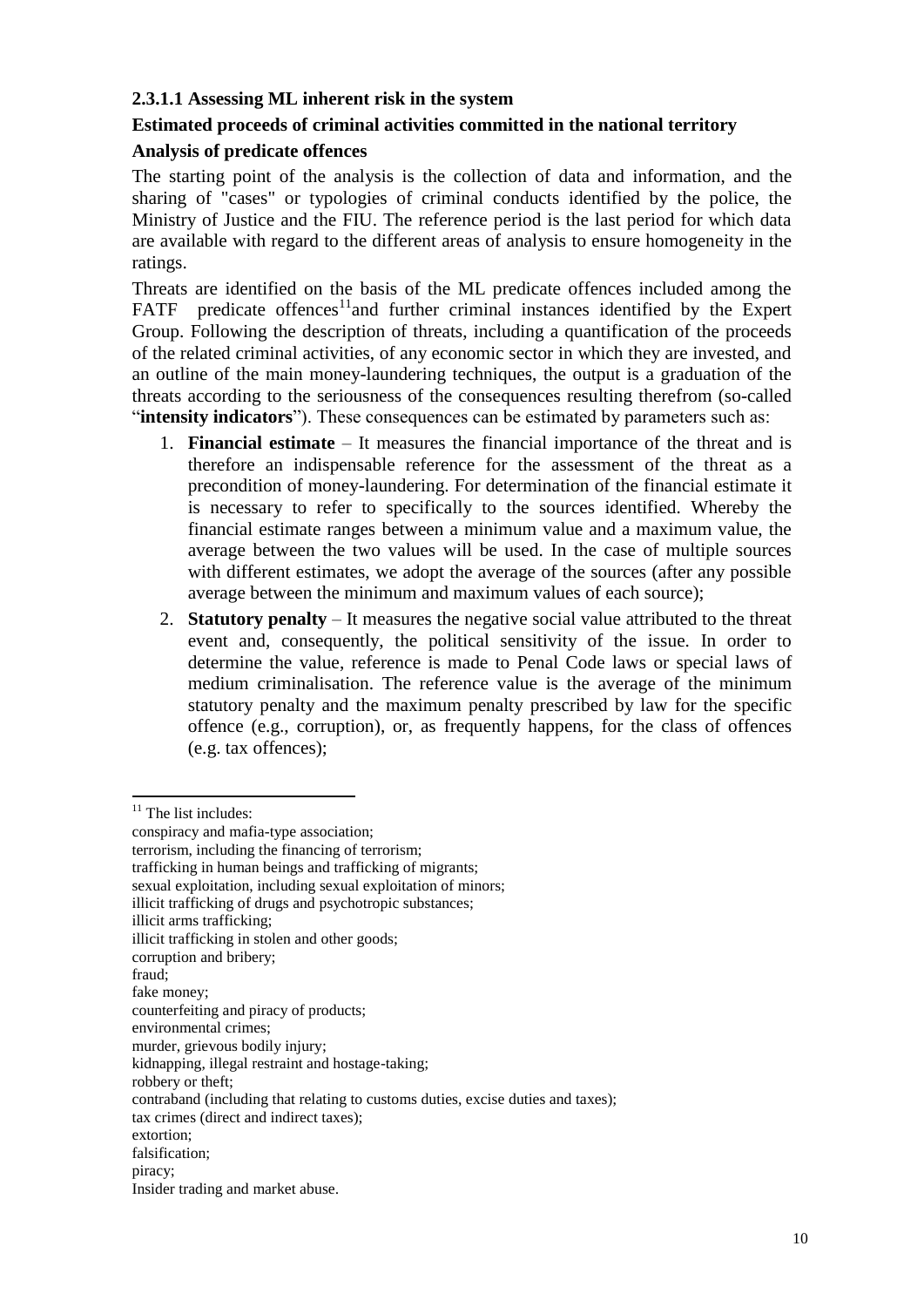3. **Reports** – It measures the concrete occurrence of the threat on the territory. The data used originate from the evidence available on the subject of reports to the particular offence or class of offences, making reference, in order of preference and subject to availability, to the national aggregate data reported by the Ministry of the Interior, the data reported by single police forces or, failing that, to works published by ISTAT.

### *The parameters to be used shall be the most recent among all those available*.

Whereby it is not possible to estimate the intensity indicator for some threats, as the research carried out does not allow acquiring meaningful data on one or more than one of the three analytical elements taken as a reference, the risk indicator will not be determined, since a possible estimate based on partial data is to be deemed as unreliable. In such cases, as well highlighted in the analysis, the risk indicator shall be determined exclusively on the basis of expert assessments.

After acquiring analytical data on the offences or classes of offences taken into consideration, a score shall be assigned following a decreasing order depending on the relevance of the single indicator index. The three scores assigned to each offence are summed on the basis of analytical elements pertaining to it.

A proper ranking can thus be drawn, subject to validation by experts. Experts may jointly agree to modify the intensity indicator assigned to each threat and thus the ranking. Each change is justified.

In conclusion, the ranking is divided into bands according to the reported scores, so as to ensure balanced distribution. "Non-significant" does not mean "non-existing" or "irrelevant", but simply that the threat intensity is very low.

| <b>Threat relevance</b> | <b>Intensity indicator values</b> |
|-------------------------|-----------------------------------|
| Non-significant         |                                   |
| Lowly significant       |                                   |
| Rather significant      |                                   |
| Very significant        |                                   |

### *Table 1 – Internal threat relevance*

#### **Presence of proceeds of criminal activities carried outside the national territory**

The starting point of the analysis is the collection of data and information, and sharing of "cases" or typologies of criminal conducts identified by Police, the Ministry of Justice and the FIU. The reference period is the last period for which data are available with regard to the different areas of analysis to ensure homogeneity in the ratings.

The experts, on the basis of the information collected, assess the threat relevance.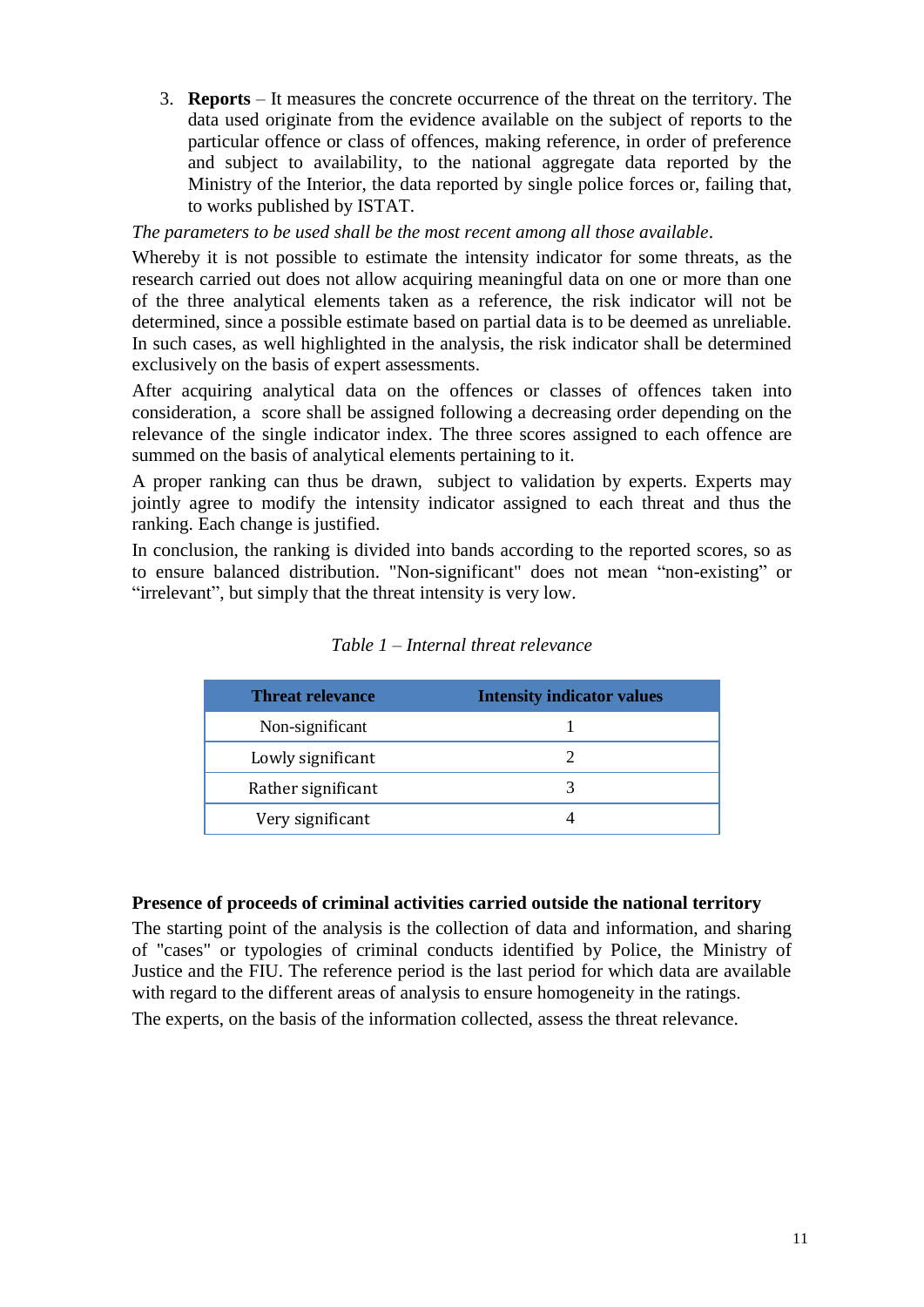# *Table 2 – External threat relevance*

| <b>Threat relevance</b> | <b>Intensity indicator values</b> |
|-------------------------|-----------------------------------|
| Non-significant         |                                   |
| Lowly significant       |                                   |
| Rather significant      |                                   |
| Very significant        |                                   |

# **Estimate of the total amount of ML in Italy and assessment of the overall threat relevance**

*Table 3 – Overall ML threat relevance*

| <b>Threat relevance</b> | <b>Intensity indicator values</b> |
|-------------------------|-----------------------------------|
| Non-significant         |                                   |
| Lowly significant       |                                   |
| Rather significant      |                                   |
| Very significant        |                                   |

# **Analysis of critical issues relating to the socio-economic system**

For the assessment of the system inherent risk, the analysis also takes into account the weaknesses in the socio-economic system, and in particular the importance of:

- Informal economy;
- Use of cash.

**.** 

In the national reality, these contextual factors are considered as the most relevant in terms of ability to affect the level of Country inherent risk. Cash, in particular, is used to construct two risk indicators for the private sector and authorities.

As to corruption, while not ignoring the systemic character, the methodological choice to assess its effects in the context of threats was selected.

*Table 4 - Intensity of vulnerabilities related to the socio-economic system*

| <b>Vulnerability relevance</b> | <b>Intensity indicator values</b> |
|--------------------------------|-----------------------------------|
| Non-significant <sup>12</sup>  |                                   |
| Lowly significant              |                                   |
| Rather significant             |                                   |
| Very significant               |                                   |

 $12$  The "non-significant" assessment is not to be intended as "non-existing" or "irrelevant", but simply that the level of weakness is very low.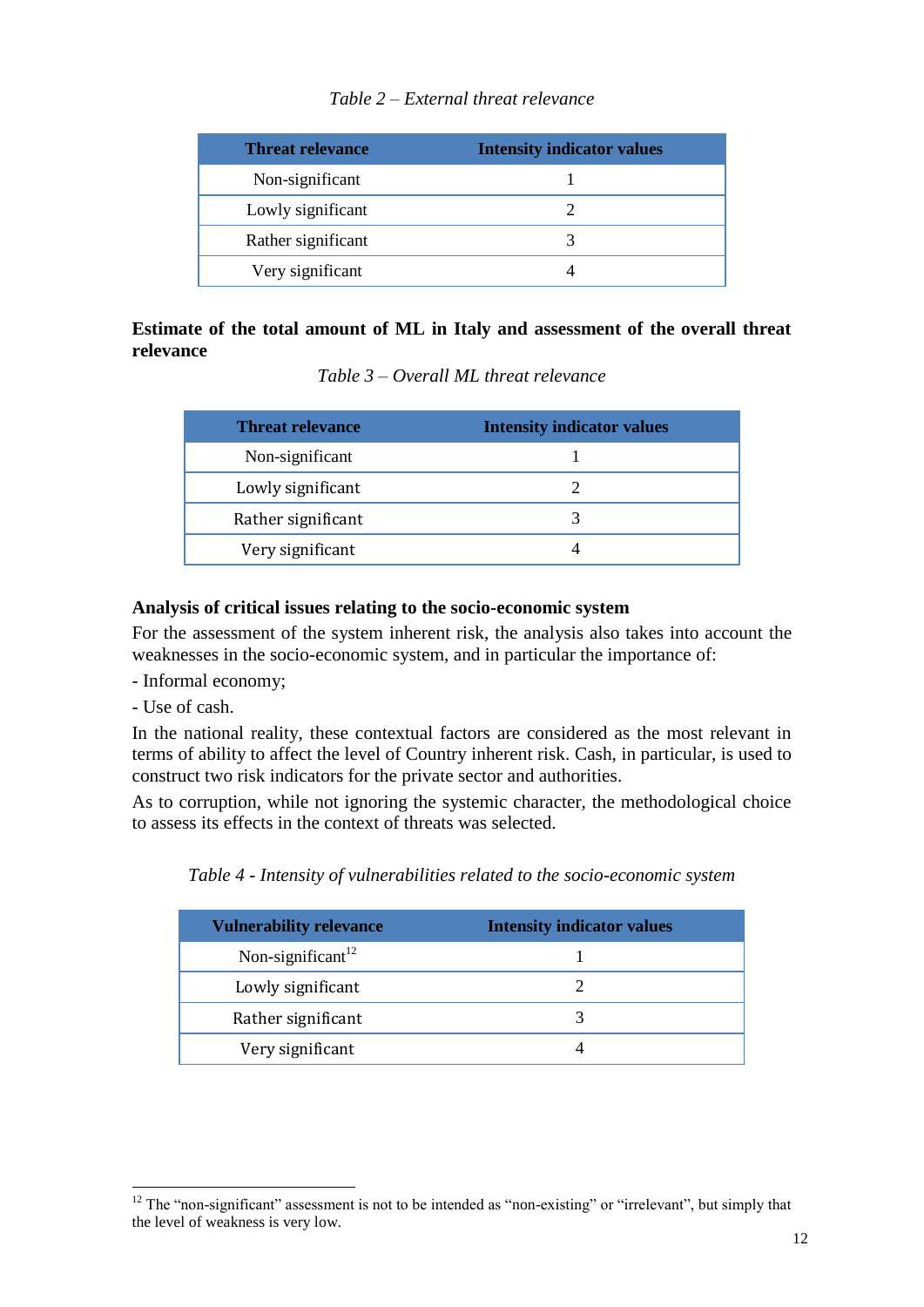# **Matrix for inherent risk identification**

The level of inherent risk is assessed through the combined assessment of threats and weaknesses.

|               | <b>Very</b><br>significant |                           |                      |                          | <b>Very</b><br>significant |
|---------------|----------------------------|---------------------------|----------------------|--------------------------|----------------------------|
| <b>Threat</b> | Rather<br>significant      |                           |                      | Rather<br>significant    |                            |
|               | Lowly<br>significant       |                           | Lowly<br>significant |                          |                            |
|               | <b>Non</b><br>significant  | <b>Non</b><br>significant |                      |                          |                            |
|               |                            | <b>Non</b><br>significant | Lowly<br>significant | Rather<br>significant    | <b>Very</b><br>significant |
|               |                            |                           |                      | <b>System weaknesses</b> |                            |

# *Table 5 – Inherent Risk*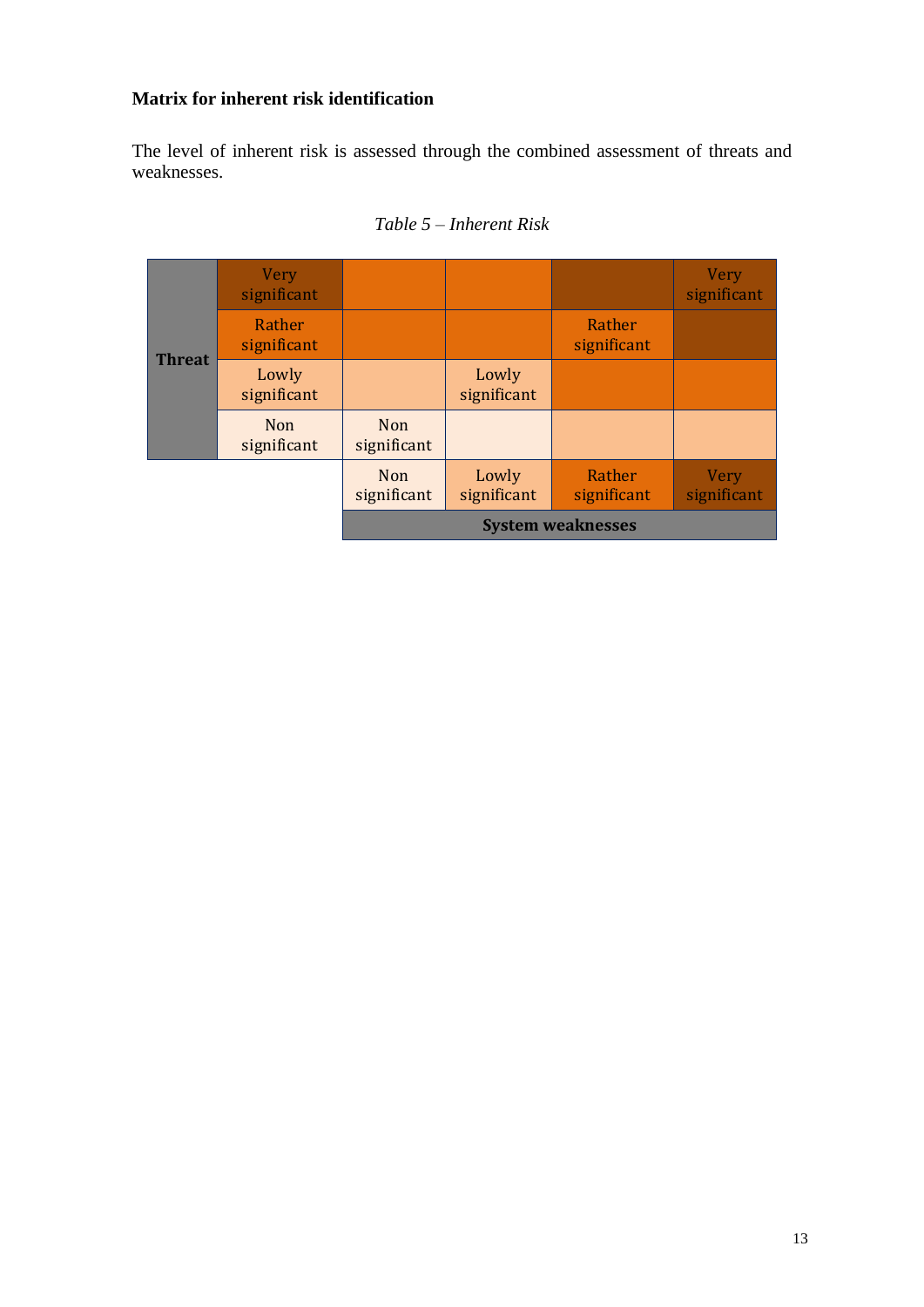# <span id="page-13-0"></span>**2.3.1.2 Effectiveness of preventive, investigative and repressive safeguards. Vulnerability analysis**

The inherent risk of money-laundering – as defined above – is mitigated by safeguards in place. In particular, the more effective safeguards in place, the lower vulnerabilities.

In order to carry out an exhaustive analysis of such safeguards, the items are broken down as follows:

# - **Preventive safeguards**

oPreventive safeguards applied by obliged parties

Financial Intermediaries

Professionals

Non-financial operators

oSpecific safeguards

Cross-border controls

Transparency of legal entities and trusts

oAnalysis of suspicious transactions reports

# - **Investigative safeguards**

oIn-depth analysis of suspicious transaction reports

oInvestigative activities

## **- Repressive safeguards**

oImposition of sanctions for perpetrators

oSeizure and confiscation of proceeds of crime

# **Preventive safeguards applied by obliged parties**

The vulnerability analysis is performed for the areas required to implement the antimoney laundering legislation, based on their ability to fulfill the obligations provided for therein.

The analysis starts from data and information $13$ . Final assessment is nevertheless left to the experts.

The risk analysis of individual categories of obliged parties is characterised by application of difficult quantitative measurement, which makes it necessary to use qualitative analysis. The assessment of anti-money laundering vulnerabilities of the system as a whole is based, according to a bottom-up approach, on the data collected and analysed by relevant supervisory authorities, the FIU and *Guardia di Finanza* within audits of individual subjects. Therefore, as qualitative analyses are carried out at micro level, qualitative criteria are to be followed in order to identify and measure vulnerabilities to the risk of the money-laundering system as a whole.

For each category of obliged parties, the so-called **specific risk** and effectiveness of anti-money-laundering safeguards in place are assessed.

The **specific risk** is an estimate of the general level of risk associated with each category of obliged parties, and depends on the related structural characteristics and the

**<sup>.</sup>** <sup>13</sup>*Information sources*. Assessments on anti-money laundering vulnerabilities of the various categories of obliged parties are therefore based primarily on an analysis of the results of inspections, which represent the most robust tool of knowledge and assessment of adequacy. The analysis, however, also takes into account the elements of information acquired by the Authority within off-site controls – whereby required – resulting, for instance, from information transmitted by other authorities, reports of irregularities made by supervisory bodies of intermediaries, reports made by the Compliance and Audit reports, meetings with obliged parties, information retrievable from the media.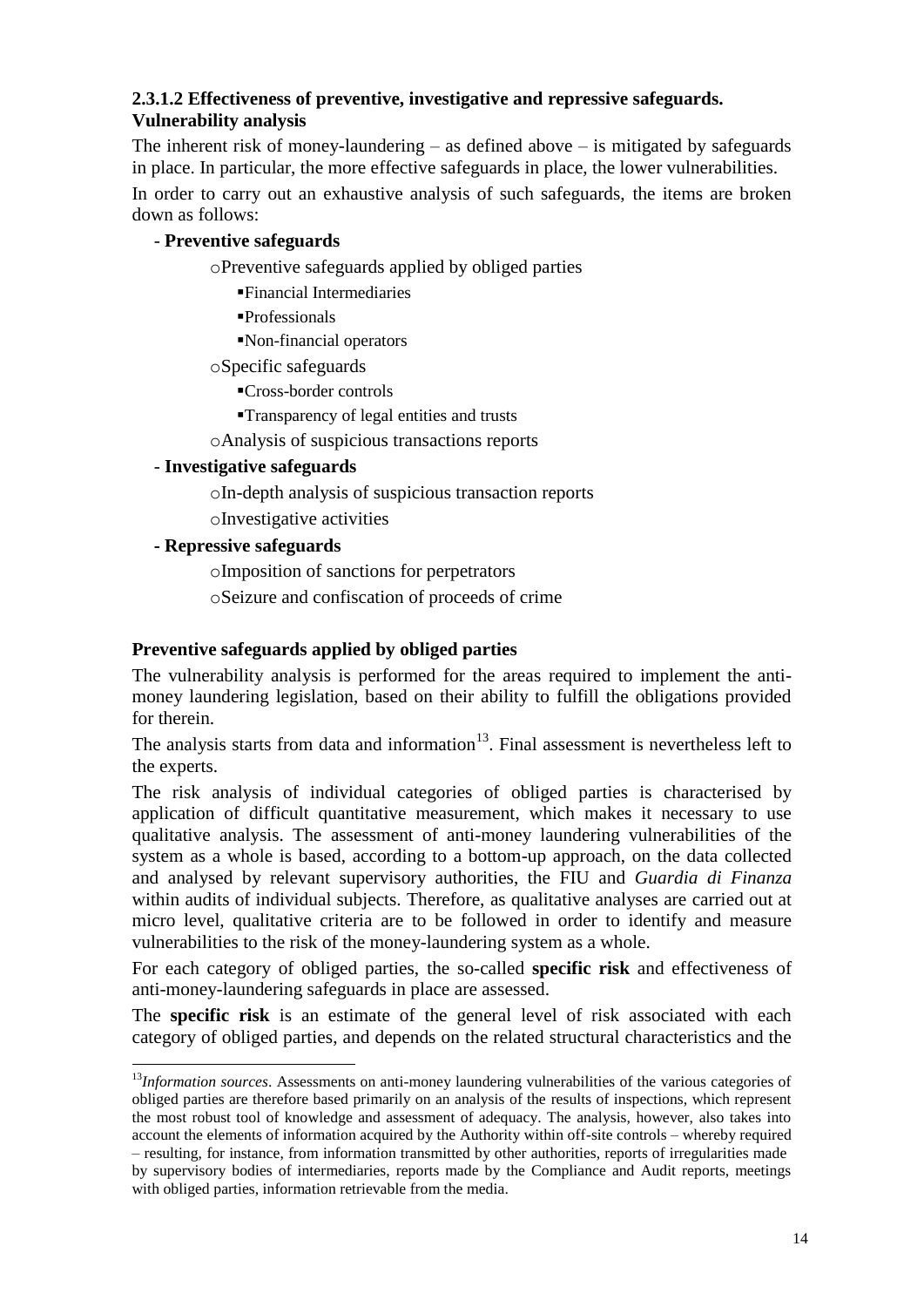activity in place. Consequently, values are to be considered as standard values. The specific risk of each operator within the analysed categories may be higher or lower depending on the activities carried out in practice. For each category, the criteria for determining the level of specific risk associated are identified.

The score scale for the specific risk is based on a range from 1 (negligible risk) to 4 (high risk). The score assigned is to be motivated.

In light of the specific risk, for each category of obliged parties the effectiveness of antimoney laundering<sup>14</sup> safeguards in place is assessed, hence the intensity of the underlying **vulnerabilities**. The assessment of such vulnerabilities firstly takes into account the frequency and extent of violations of anti-money laundering provisions emerged in the inspection visits.

Among the circumstances indicating increased vulnerability to the risk of moneylaundering:

- The frequency of inspections conducted annually by the competent authorities in each category of obliged parties in relation to the total number of the same (in this sense, a small number of inspections can be considered an indicator of vulnerability of the category to money- laundering risk);
- The number and typologies of anti-money laundering deficiencies found during the inspections conducted within the category of obliged persons analysed in the context of the overall supervisory activities, including off site;
- The greater or lesser frequency of application of sanctions and  $-$  whereby provided  $$ extraordinary management procedures or compulsory liquidation or restrictive measures by the competent authorities, in relation to widespread weaknesses within the safeguards aimed at combating money-laundering;
- The greater or lesser frequency of involvement, even inadvertently, of the parties responsible in money-laundering operations that led to interventions of the Judiciary Authority.

The vulnerability assessment is broken down into a scale of 1 to 4 based on all the information available, appreciated in a comprehensive manner and in response to feedback of a discretionary nature. Considering the importance of the qualitative component, the marking is properly motivated. As follows, the related values:

#### **Non-significant vulnerability (Value 1)**

Category obliged parties, on an average, highlight a positive organisational framework.

### **Lowly significant vulnerability (Value 2)**

Category obliged parties, on an average, highlight an organisational framework characterised by some weaknesses.

#### **Rather significant vulnerability (Value 3)**

Category obliged parties, on an average, highlight an organisational framework characterised by rather significant weaknesses.

#### **Very significant vulnerability (Value 4)**

1

Category obliged parties, on an average, highlight an organisational framework characterised by significant weaknesses – i.e. poor information on intermediaries is available due to lack of controls on them.

<sup>&</sup>lt;sup>14</sup> Anti-money laundering safeguards are divided into the following processes: ownership and control, or access to the professional category; customer due diligence; preservation and recording of information; reporting of suspicious transactions; internal controls and training; surveillance activities; sanctions.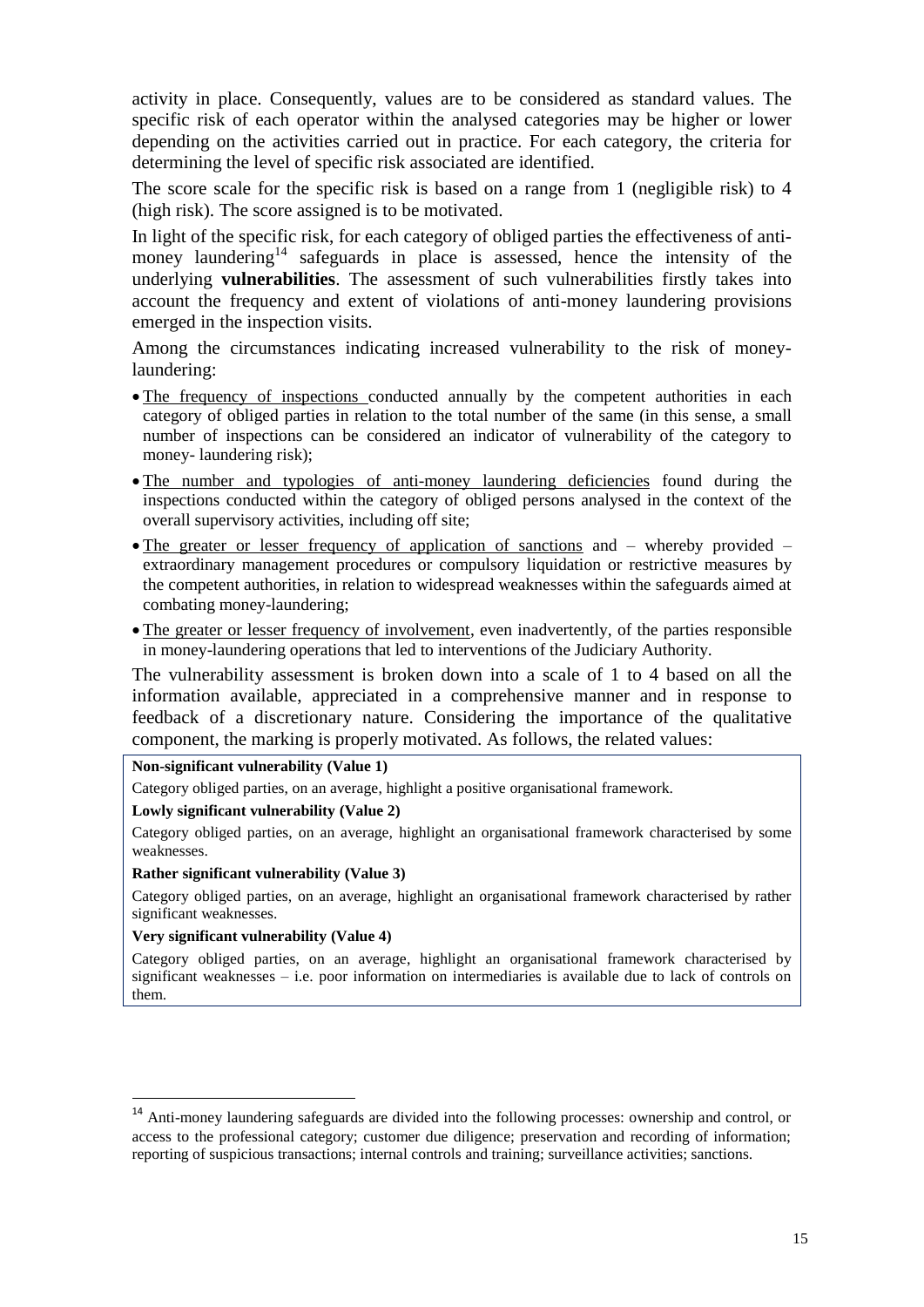For each category of obliged parties a synthetic indicator of **relative vulnerability** is therefore identified, namely **estimated vulnerability compared to the level of specific risk**<sup>15</sup>. This is achieved by combining the ratings of specific risk with the adequacy of the AML/CFT system.

As follows, the vulnerability indicator values:

#### **Non-significant** relative vulnerability **(Value 1)**

Category obliged parties, on an average, show a positive organisational framework and a negligible/average exposure to the risk of money-laundering, namely lowly significant weaknesses insignificant and negligible exposure to the risk of money-laundering**.** 

#### **Lowly significant** relative vulnerability **(Value 2)**

The parties responsible for the category, on an average, show a positive organisational framework and significant exposure to the risks of money-laundering, or an organisational framework characterised by lowly significant weaknesses and average/relevant exposure to the risk of money-laundering, or an organisational framework characterised by rather significant weaknesses and average/negligible exposure to the risks of money-laundering or an organisational framework characterised by very significant weaknesses and negligible exposure to the risks of money-laundering.

#### **Rather significant** relative vulnerability **(Value 3)**

Category obliged parties show, on an average, an organisational framework characterised by positive or insignificant weaknesses and exposure to a high risk of money-laundering or an organisational framework characterised by rather significant weaknesses and a significant exposure to the risks of money-laundering or an organisational framework characterised by very significant weaknesses and average exposure to the risks of money-laundering.

#### **Very significant** relative vulnerability **(Value 4)**

**.** 

Category obliged parties show, on an average, an organisational framework characterised by rather significant weaknesses associated with high exposure to the risk of money-laundering or an organisational framework characterised by very significant weaknesses associated with a significant or highe xposure to risks of money-laundering.

The following table summarises the "grid" for assessment of vulnerability to moneylaundering risks within each category of obliged parties:

<sup>&</sup>lt;sup>15</sup> Relative vulnerability is, in other words, the residual sectoral risk, i.e. the residual risk for each category of obliged parties, once AML/CFT safeguards have mitigated the scope.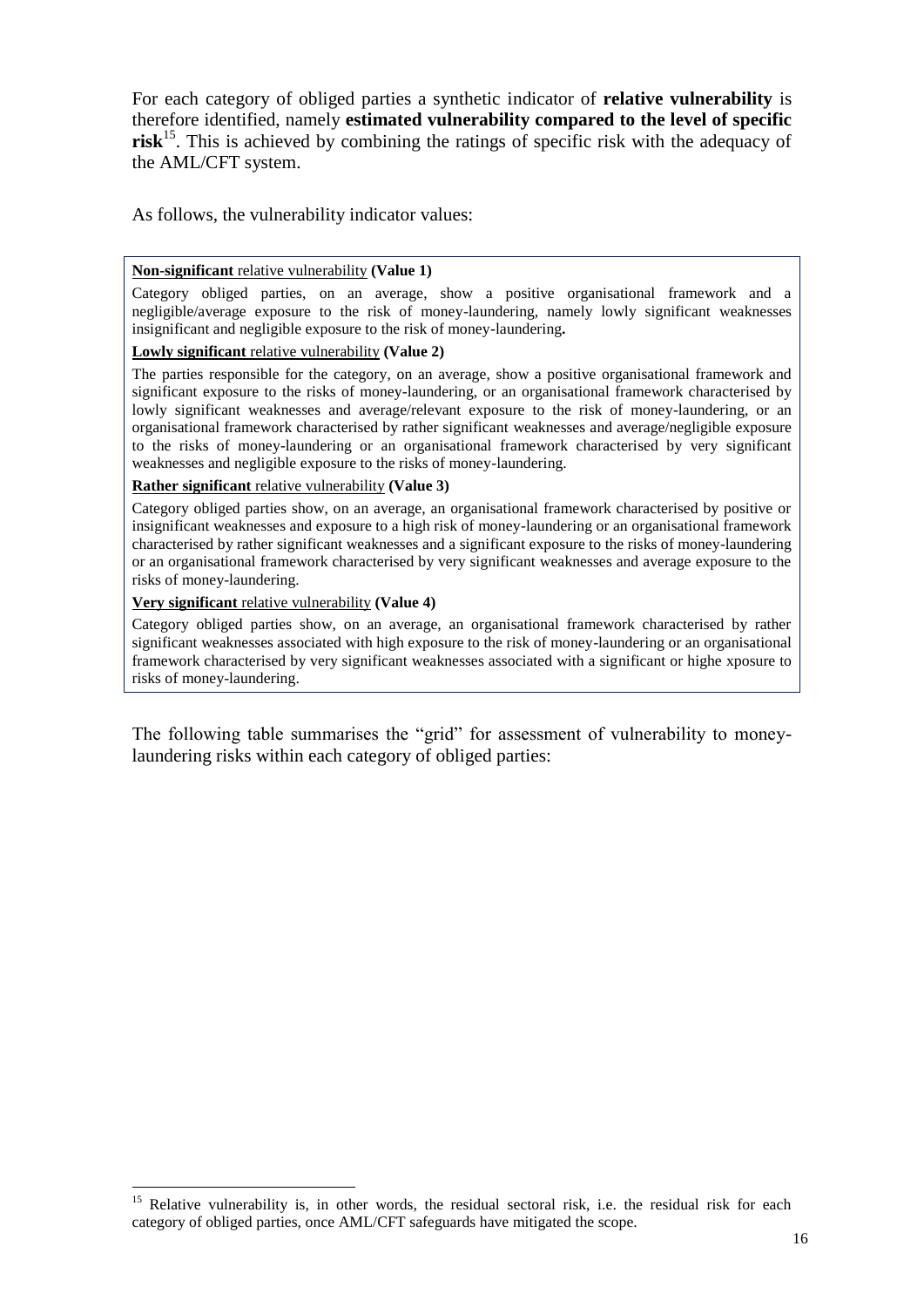

*Table 6 – Relative vulnerabilities*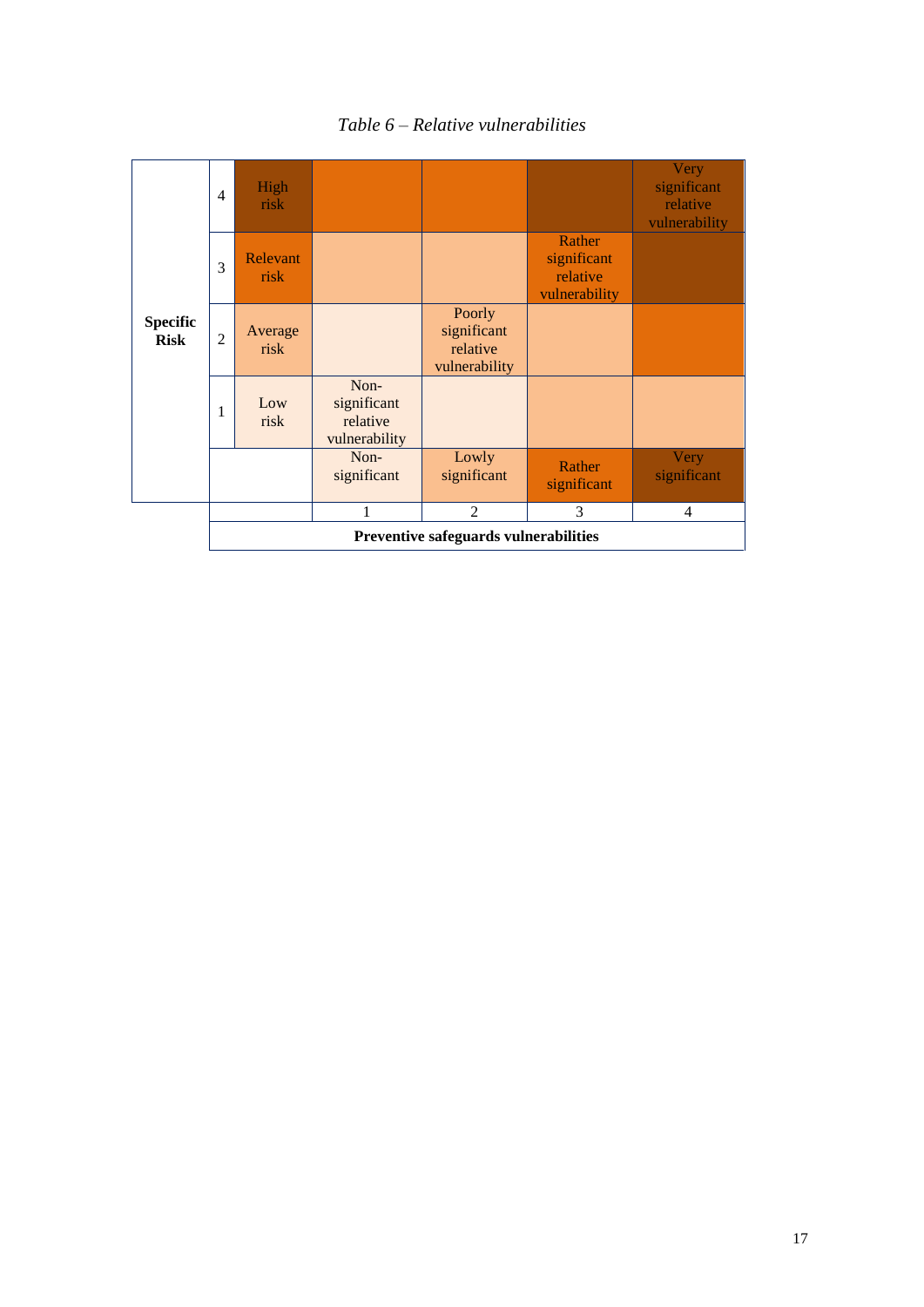# **Preventive safeguards applied to Financial Intermediaries (FIs)**

Financial sector operators are disaggregated based on the following table.

|                                             | Large                                                                                                                               |                                                                       |  |
|---------------------------------------------|-------------------------------------------------------------------------------------------------------------------------------------|-----------------------------------------------------------------------|--|
|                                             | Major                                                                                                                               |                                                                       |  |
| <b>Banks</b> and                            | Medium                                                                                                                              |                                                                       |  |
| <b>Poste Italiane SpA</b>                   | Minor                                                                                                                               |                                                                       |  |
|                                             | Small                                                                                                                               |                                                                       |  |
| <b>Financial entities</b>                   |                                                                                                                                     |                                                                       |  |
| (Art. 107 TUB)<br><b>Financial entities</b> |                                                                                                                                     |                                                                       |  |
| (Art. 106 TUB)                              |                                                                                                                                     |                                                                       |  |
| <b>Insurance companies and</b>              | Insurance companies                                                                                                                 |                                                                       |  |
| institutions                                | Insurance brokers                                                                                                                   |                                                                       |  |
| <b>Electronic Money</b>                     |                                                                                                                                     |                                                                       |  |
| <b>Institutions (EMIs)</b>                  |                                                                                                                                     |                                                                       |  |
| & Payment Institutions                      |                                                                                                                                     |                                                                       |  |
| $SIM - SGR - SICAV$                         |                                                                                                                                     |                                                                       |  |
|                                             | Cassa Depositi e Prestiti                                                                                                           | Art. 11<br>Italy's Legislative                                        |  |
|                                             | [Money changers <sup>16</sup> ]                                                                                                     | Decree n.                                                             |  |
|                                             | Companies performing tax collection services                                                                                        | 231/2007                                                              |  |
|                                             | [Trusts as per Article 199 of Legislative Decree<br>n. 58 of 24 February 1998 <sup>17</sup> ]                                       |                                                                       |  |
|                                             | Trusts as per Law n. 1966 of 23 November 1939,<br>except those under Article 199 of Legislative<br>Decree n. 58 of 24 February 1998 |                                                                       |  |
|                                             | Subjects disciplined by Articles 111 (Microcredit)<br>and 112 of TUB (Confidi)                                                      |                                                                       |  |
|                                             | Money changers                                                                                                                      |                                                                       |  |
|                                             | Financial promoters                                                                                                                 |                                                                       |  |
| <b>Other</b>                                | Credit intermediaries                                                                                                               |                                                                       |  |
|                                             | Financial agents                                                                                                                    |                                                                       |  |
|                                             | Agents as per Article<br>128-quater(6) of Italy's TUB                                                                               |                                                                       |  |
|                                             | Agents as per Article<br>128-quater(7) of Italy's TUB                                                                               |                                                                       |  |
|                                             | Centralised management companies for financial<br>instruments                                                                       |                                                                       |  |
|                                             | Management companies of financial instruments<br>regulated markets                                                                  | Art. $10(2)(a)$ , (b),<br>$(c)$ , $(d)$ Italy's<br>Legislative Decree |  |
|                                             | Company management services - Settlement of<br>transactions in financial instruments                                                | n. 231/2007                                                           |  |
|                                             | Management company of clearing and settlement<br>of transactions in financial instruments                                           |                                                                       |  |

# *Table 7 - Financial operators*

**.** 

 $16$  Individuals who do not carry out the risk analysis as a category no longer exist.

 $17$  Individuals who do not carry out the risk analysis as a category is not operational.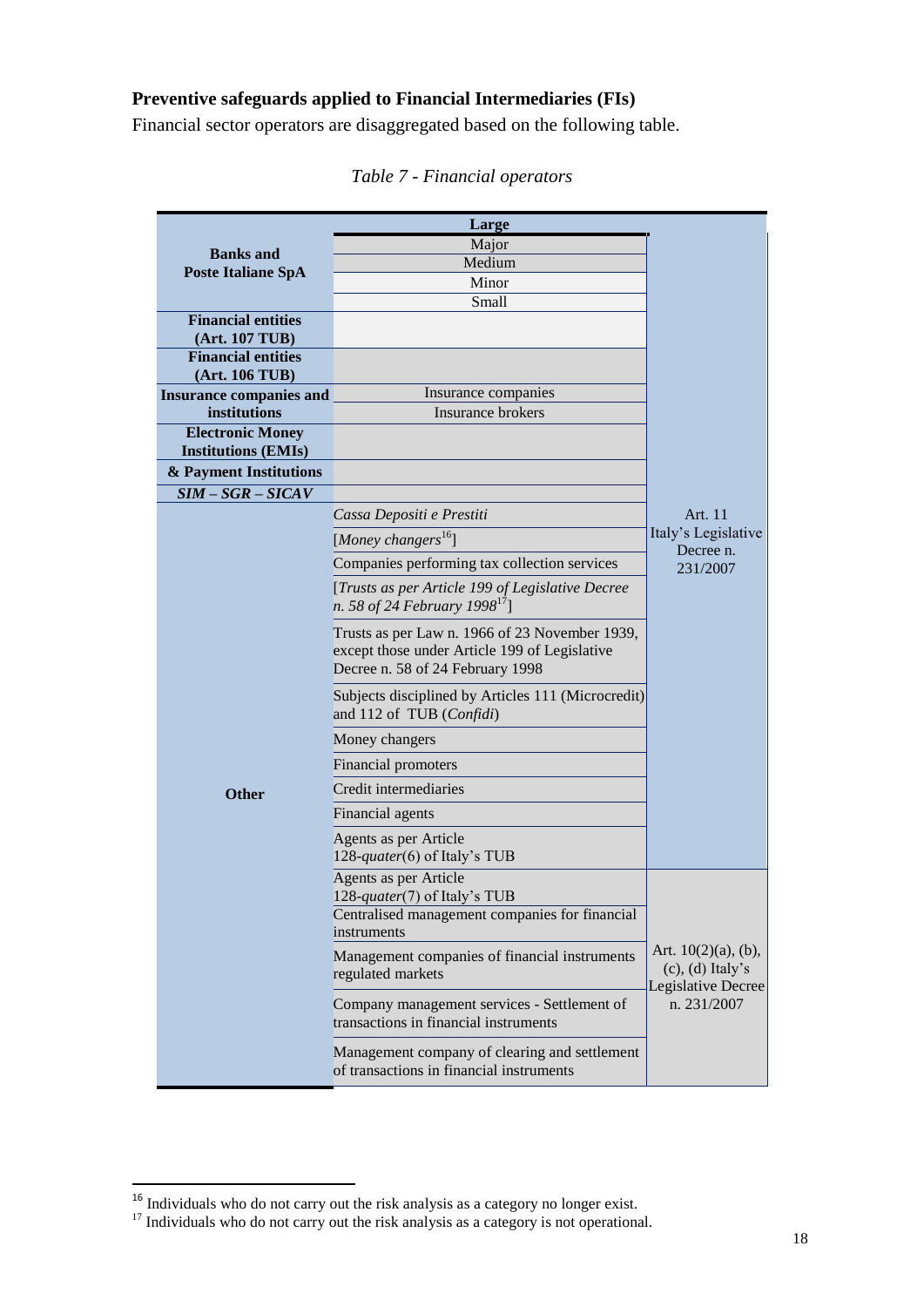The assessment of the specific risk for financial intermediaries<sup>18</sup>is carried on the basis of the following elements (so**-**called **specific risk elementary factors**):

- relevance within the structure of the Italian financial system;
- nature, scale and complexity of the activity;
- profile of customers, products and activities, including the distribution chains used.

In particular, some of these factors can be further detailed as follows:

- *Operational complexity*, notably significant whereby associated with large volumes and in contexts characterised by high competition and intense pressure on profit margins;
- *Increased or decreased activity* of category intermediaries in products and services that can increase the risk of money-laundering and/or terrorist financing (e.g., favoring anonymity);
- *Procedures for establishment and conduct of business relationship or transaction*; in this context, without limitation, focus is, as an increased risk perspective factor, on higher or lower use, among category intermediaries, a mode of establishment and development of the relationship that do not require the physical presence of the customer or do not allow its direct identification of the recipient. Particular attention should be paid to relationships established and managed exclusively via interposition of external collaborators;
- *The trend in terms of higher or lower use of cash* by customers of category intermediaries.

The relative vulnerability of the whole financial sector is determined as the geometric mean of the vulnerabilities of each professional category of intermediary considered individually.

1

 $18$  Specific risk analysis is based on assessments of a qualitative nature, arising also from the results in the analysis of threats.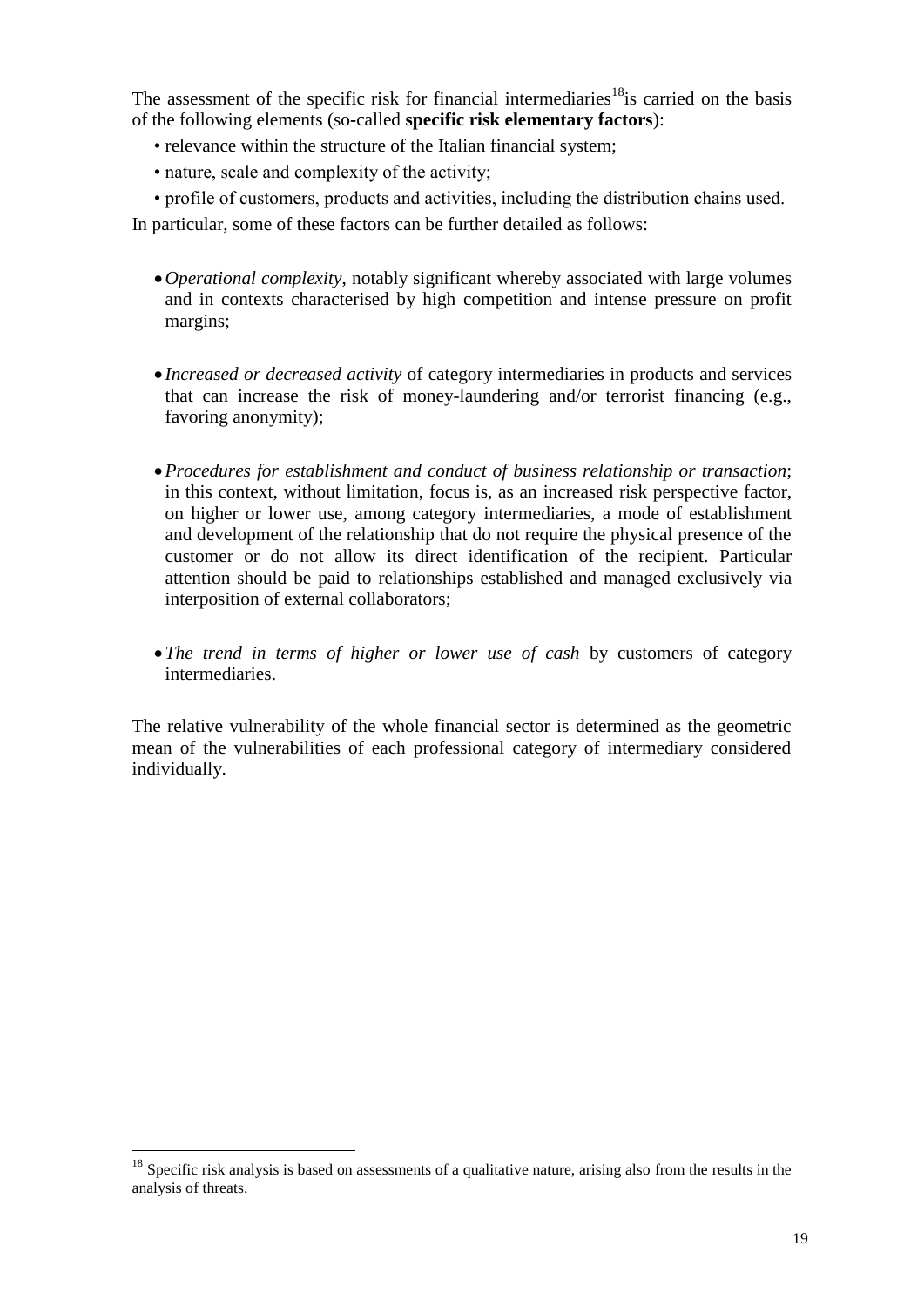# **Preventive safeguards applied by Professions**

Professions are disaggregated consistently with the following table:

| <b>Professions</b> |                                                 |                                                                                                                                                                                                                           |                                       |  |  |
|--------------------|-------------------------------------------------|---------------------------------------------------------------------------------------------------------------------------------------------------------------------------------------------------------------------------|---------------------------------------|--|--|
|                    | Chartered accountants and<br>accounting experts |                                                                                                                                                                                                                           | Art. 12                               |  |  |
|                    | Labour consultants                              |                                                                                                                                                                                                                           | Leg. Decree n.                        |  |  |
|                    | <b>Notaries</b>                                 |                                                                                                                                                                                                                           | 231/2007                              |  |  |
|                    | Lawyers                                         |                                                                                                                                                                                                                           |                                       |  |  |
|                    | Audit companies and                             | Auditing of EPIs                                                                                                                                                                                                          | Art. 13                               |  |  |
| <b>Professions</b> | accounting auditors                             | Auditing of non EPIs                                                                                                                                                                                                      | Leg. Decree n.<br>231/2007            |  |  |
|                    | Other                                           | Any other subject that supplies<br>services provided by surveyors,<br>consultants and other subjects<br>performing accounting and tax<br>collection services at professional<br>level<br>Providers of services related to | Art. 12<br>Leg. Decree n.<br>231/2007 |  |  |
|                    |                                                 | companies and trusts                                                                                                                                                                                                      |                                       |  |  |

*Table 8 - Professions*

The specific risk for each category of professionals is determined on the basis of the following elements (so-called **specific risk elementary factors):**

- number of professional categories;
- nature of the activity and role of the professional;
- customer profile;
- value and nature of operations;
- trend in terms of higher or lower use of cash by customers of category professionals.

The relative vulnerability of the entire sector of professions is determined as the geometric mean of the vulnerabilities of each professional category considered individually.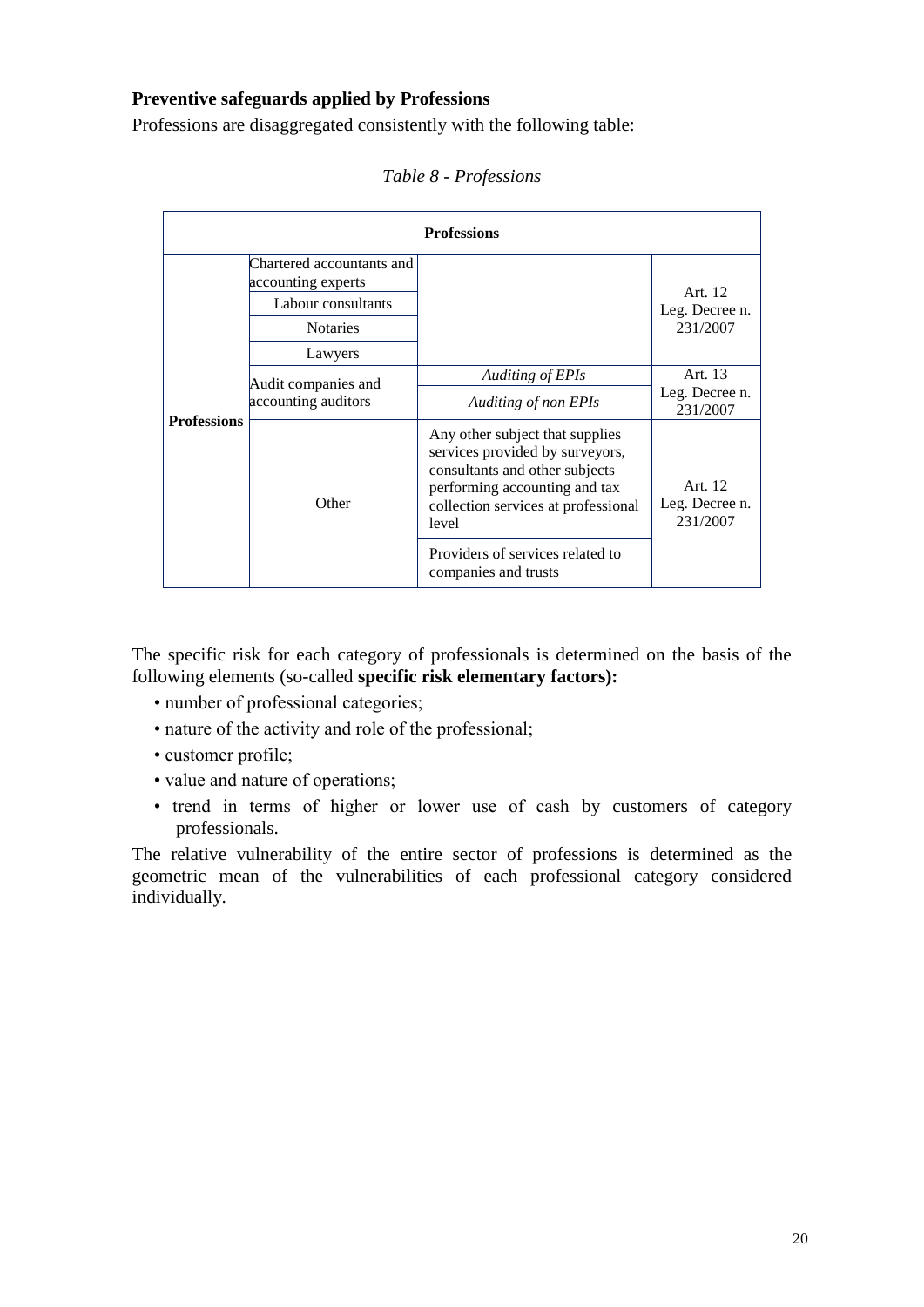# **Preventive safeguards applied to non-financial operators**

Non-financial operators are broken down as follows:

|                                   | Managers of gaming<br>and        | Casinos<br>On-line games and betting                                                                |                                       |
|-----------------------------------|----------------------------------|-----------------------------------------------------------------------------------------------------|---------------------------------------|
|                                   | betting activities               | Games and gambling/betting                                                                          |                                       |
|                                   |                                  | Recovery of loans to third parties                                                                  |                                       |
|                                   | Other non-financial<br>operators | Custody and transport of cash and securities<br>or valuables by means of special security<br>guards | Art. 14<br>Leg. Decree n.<br>231/2007 |
|                                   |                                  | Transport of cash, securities or other assets<br>without the use of security guards                 |                                       |
|                                   |                                  | Real estate brokerage agency                                                                        |                                       |
| <b>Non-financial</b><br>operators |                                  | Trade of gold for industrial purposes or<br>investment                                              | Art. 10<br>Leg. Decree n.<br>231/2007 |
|                                   |                                  | Manufacturing, mediation and trade,<br>including export and import of precious<br>objects           |                                       |
|                                   |                                  | Manufacturing of valuables by handicraft<br>businesses                                              |                                       |
|                                   |                                  | Dealing in antiques                                                                                 |                                       |
|                                   |                                  | Operating of auction houses or art gallery                                                          |                                       |
|                                   |                                  | Mediation/Brokerage                                                                                 |                                       |
|                                   |                                  | Italian branches of persons mentioned<br>above with their registered office in a<br>foreign state   |                                       |
|                                   |                                  | <b>Public Administration</b>                                                                        |                                       |

|  |  | Table 9 - Non-financial operators |
|--|--|-----------------------------------|
|  |  |                                   |

The specific risk of non-financial operators is determined on the basis of the following elements (so-called **specific risk elementary factors**):

- number of professional categories;
- nature and scale of the activity;
- customer profile;
- value of transactions;
- trend, in terms of higher or lower use of cash by customers of the category operators.

For operators as per Article 10 of Legislative Decree n. 231/2007, vulnerability assessment is carried out only with respect to the activity of reporting suspicious transactions. The analysis can however appreciate the possible effects arising from nonapplication of additional AML/CFT requirements.

Relative vulnerability of the entire scope of non-financial agents is determined as the geometric mean of vulnerabilities of each professional category considered individually.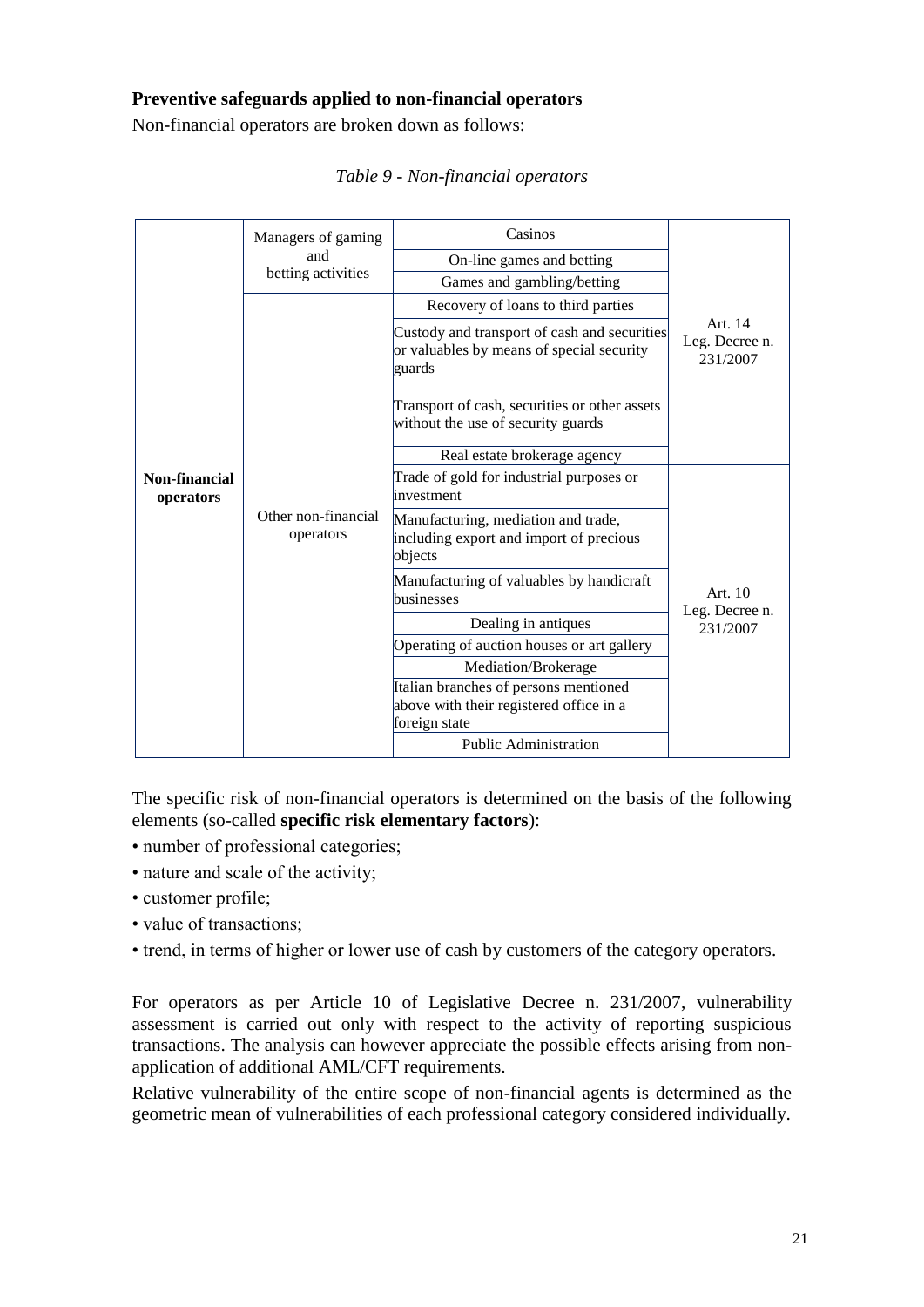# **Preventive safeguards – Relative analysis**

### **Cross-border controls**

Effectiveness of such safeguards is assessed on the basis of the following grid for identification and analysis of possible vulnerabilities.

| <b>Effectiveness</b>                          |                                                                   |                                                                                                                                |                                                                                                       |                                                                                                         |  |
|-----------------------------------------------|-------------------------------------------------------------------|--------------------------------------------------------------------------------------------------------------------------------|-------------------------------------------------------------------------------------------------------|---------------------------------------------------------------------------------------------------------|--|
|                                               | Non-significant<br>vulnerabilities                                | Lowly significant<br>vulnerabilities                                                                                           | Rather significant<br><b>vulnerabilities</b>                                                          | Very significant<br><b>Vulnerabilities</b>                                                              |  |
|                                               | -1-                                                               | $-2-$                                                                                                                          | $-3-$                                                                                                 | -4-                                                                                                     |  |
| Information<br>sharing with<br><b>FIU</b>     | The process does<br>not reveal<br>significant<br>vulnerabilities. | The process reveals<br>some<br>vulnerabilities,<br>however, not such<br>as to compromise<br>its effectiveness<br>significantly |                                                                                                       |                                                                                                         |  |
| Coordination<br>with other AML<br>authorities |                                                                   |                                                                                                                                | The process reveals<br>vulnerabilities such as<br>to compromise its<br>effectiveness<br>significantly | The process<br>reveals<br>vulnerabilities<br>such as to<br>seriously<br>compromise its<br>effectiveness |  |
| International<br>cooperation                  |                                                                   |                                                                                                                                |                                                                                                       |                                                                                                         |  |
| Seizure/<br>Confiscation                      |                                                                   |                                                                                                                                |                                                                                                       |                                                                                                         |  |
| Proportionate,<br>dissuasive<br>sanctions     |                                                                   |                                                                                                                                |                                                                                                       |                                                                                                         |  |

# *Table 10 - Cross-border control effectiveness*

Although based on information provided, the assessment of vulnerabilities and their components is entrusted to assessment by experts.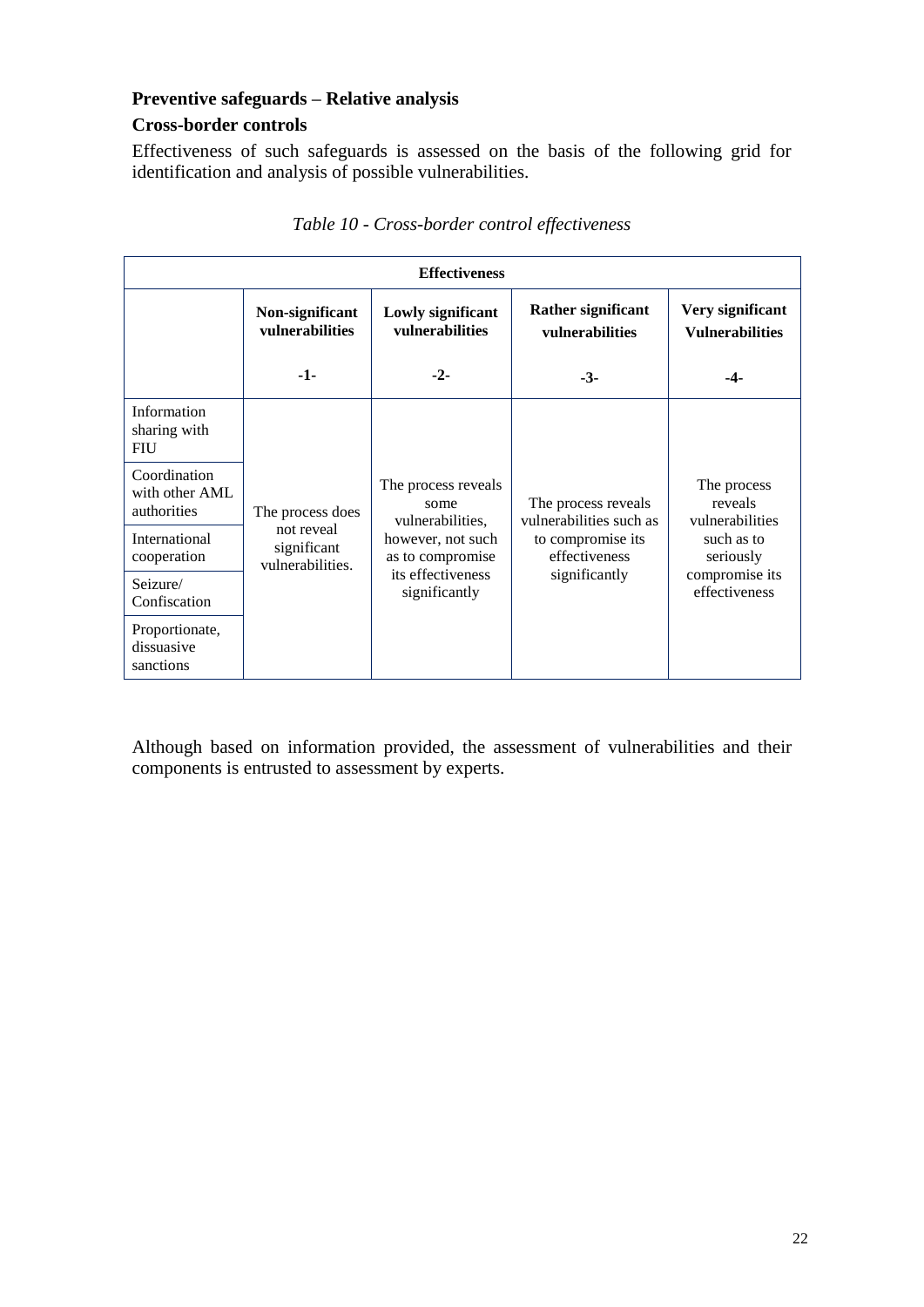## **Transparency of legal persons and trusts**

# **Private legal persons**

The analysis focuses on private legal persons and, thanks to the system of registration to which such entities are subject, enjoys a good base of information assets.

Specific risk is preliminarily assessed for legal persons. The specific risk is determined on the basis of the following elements (so-called **elementary factors of specific risk**):

- number of entities belonging to each category;
- decision-making system within the entity;
- typologies deduced from the analysis of threats;
- activity nature and scale;
- spatial distribution.

Following specific risk assessment, its transparency will be assessed, or the ease with which the competent authorities have access to information on the beneficial owner, i.e. the physical/natural person(s) that ultimately own(s) or control(s) the concerned legal person. The greater transparency, the lower vulnerabilities.

As follows, the factors that affect transparency:

- presence of direct holdings of foreign legal entities;
- presence of direct holdings of trustees;
- presence of direct holdings oftrusts.
- belonging to groups whose control chain includes foreign entities, trusts or trusts.

|                | Recognised associations |                                      |                    |
|----------------|-------------------------|--------------------------------------|--------------------|
|                | <b>Foundations</b>      |                                      |                    |
|                | Società di capitale     | Venture capital corporations         | Listed $SpAs^{19}$ |
|                |                         | $(Soci {et\`a} per Azioni - SpA)$    | Non-listed SpAs    |
| <b>Private</b> |                         | Limited liability companies          |                    |
| legal          |                         | (Società a responsabilità limitata - |                    |
| persons        |                         | Srl)                                 |                    |
|                |                         | Company limited by shares            |                    |
|                |                         | (Società in accomandita per          |                    |
|                |                         | <i>azioni</i> )                      |                    |
|                | Cooperatives            |                                      |                    |

### *Table 11 - Private legal persons*

 $\frac{1}{19}$ Subject to a specific regime on transparency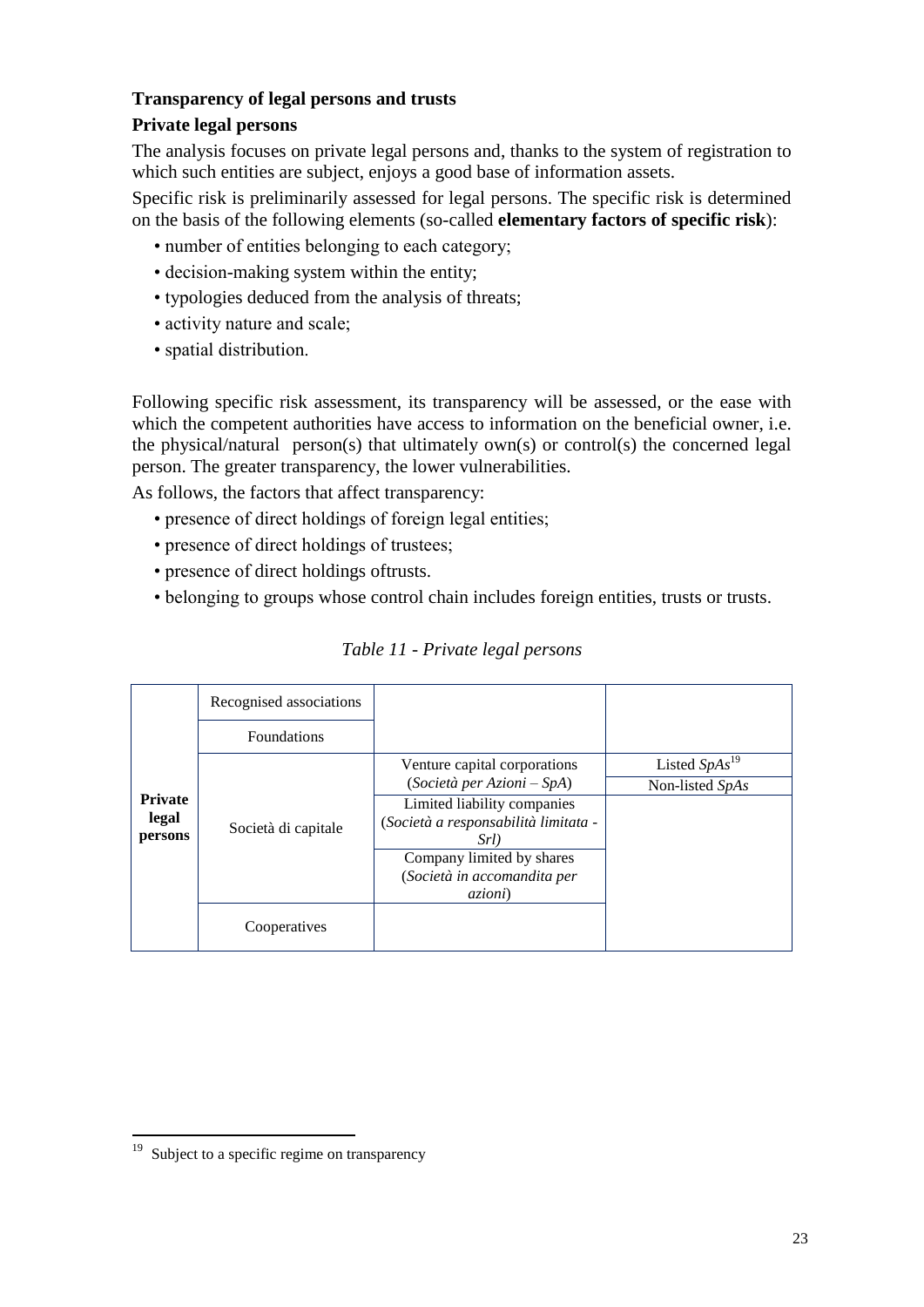Also in the case of legal persons, the analysis allows assessment of vulnerabilities, according to the table below.



*Table 12 - Relative vulnerabilities - Private legal persons transparency*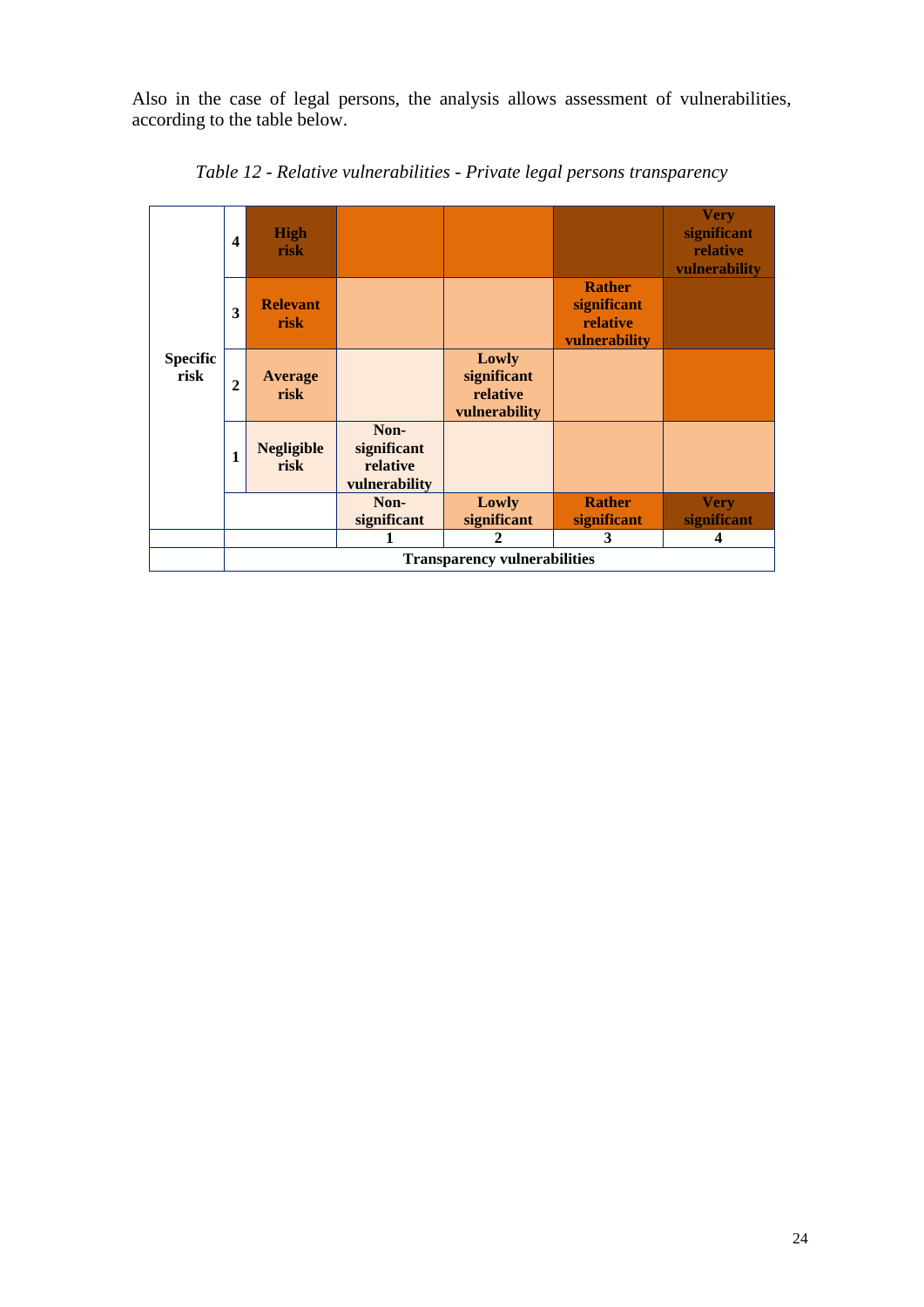# **Transparency vulnerabilities**

This basic analysis can be enriched by insights that take into account the related activity sector, geographical area and economic performance of the company.

# **Trusts**

Trusts are not provided for and governed by the Italian law. However, through the ratification of the Hague Convention of 1 July 1985, effectiveness of foreign trusts is recognised as well as the possibility to establish in Italy a trust governed by the provisions of a foreign State.

Unfortunately, at present it is not easy to estimate the number of trusts established or operating in Italy. Risk assessment is mainly based on specific typologies deduced from the analysis of threats, the analysis of suspicious transactions, and investigation activities.

As for the analysis of vulnerabilities in relation to transparency, FATF Recommendation 25 requires that the competent authorities have access to information relating to the trust(s) by making reference to Customer Due Diligence (CDD) implemented by intermediaries and professionals with which/whom the trustee comes into contact. CDD adequacy should be strengthened by the provision of a general nature which requires termination of the business relationship if the beneficial owner is not identified.

Assessment of relative vulnerabilities is notably appreciated by experts' assessment as to the capacity of competent authorities to have access to information on the subject.

Assessment of the specific risk is essentially based on typologies deducted from the analysis of threats, analysis of suspicious transactions and investigative activities.

| <b>Specific</b><br>risk | $\boldsymbol{4}$ | <b>High</b><br>risk                             |                                                  |                                                   |                                                           | <b>Very</b><br>significant<br>relative<br>vulnerability |  |
|-------------------------|------------------|-------------------------------------------------|--------------------------------------------------|---------------------------------------------------|-----------------------------------------------------------|---------------------------------------------------------|--|
|                         | 3                | <b>Relevant</b><br>risk                         |                                                  |                                                   | <b>Rather</b><br>significant<br>relative<br>vulnerability |                                                         |  |
|                         | $\overline{2}$   | Average<br>risk                                 |                                                  | Lowly<br>significant<br>relative<br>vulnerability |                                                           |                                                         |  |
|                         | 1                | <b>Negligible</b><br>risk                       | Non-<br>significant<br>relative<br>vulnerability |                                                   |                                                           |                                                         |  |
|                         |                  |                                                 | Non-<br>significant                              | Lowly<br>significant                              | <b>Rather</b><br>significant                              | <b>Very</b><br>significant                              |  |
|                         |                  |                                                 | 1                                                | $\mathbf{2}$                                      | 3                                                         | $\overline{\mathbf{4}}$                                 |  |
|                         |                  | Vulnerabilities relative to trusts transparency |                                                  |                                                   |                                                           |                                                         |  |

*Table 13 - Relative vulnerability - Trust transparency*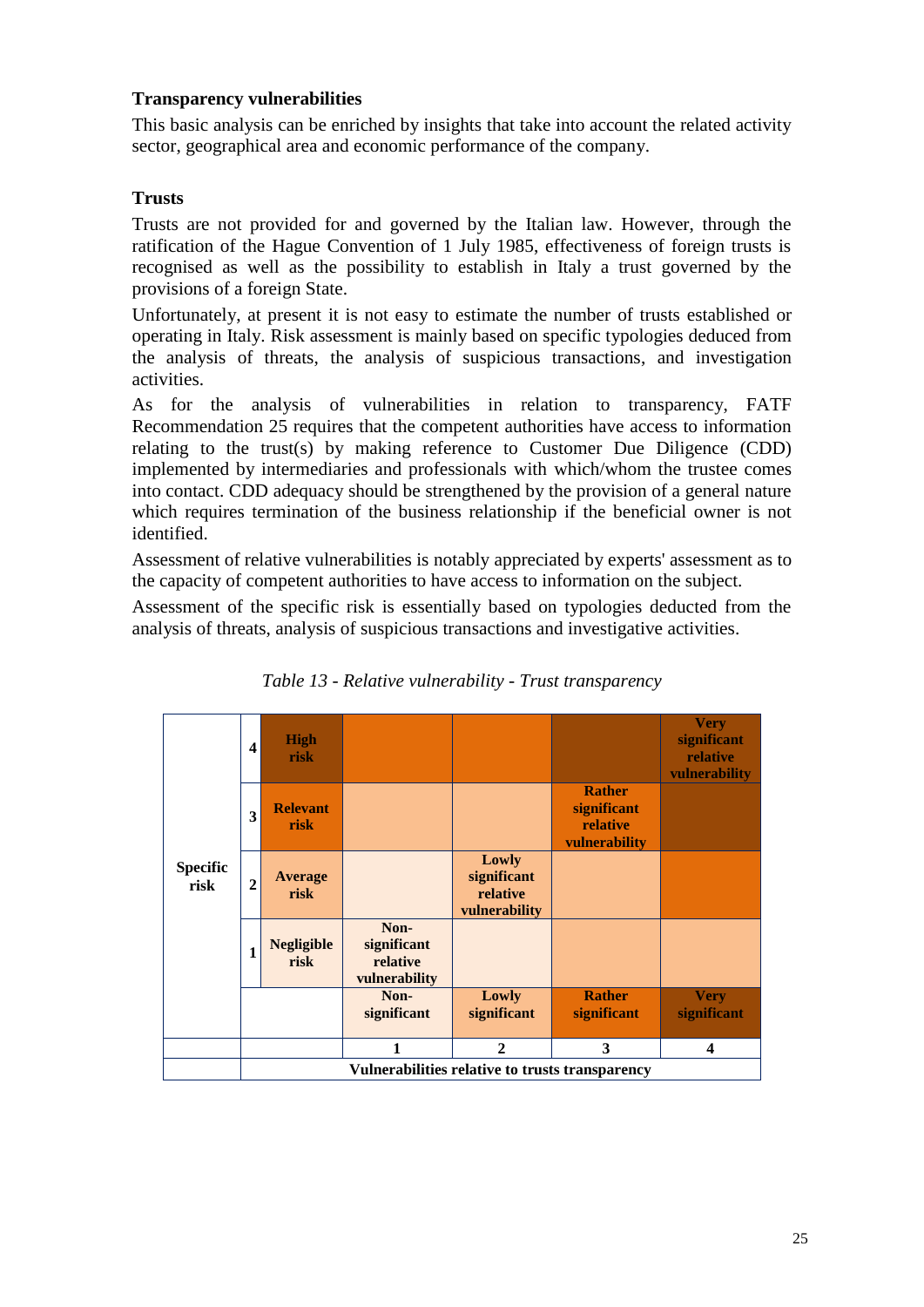### **Processes: Vulnerability assessment**

### **Analysis relative to Suspicious Transaction Reports**

Effectiveness of activities related to reporting of suspicious transactions is assessed based on the following criteria for identification and analysis of possible vulnerabilities.

- $\checkmark$  Dedicated resources
- $\checkmark$  Support to obliged parties, including feedback to STRs
- $\checkmark$  Access to documents and information
	- Access to information held by obliged parties
	- Access to information held by other authorities
- $\checkmark$  Analysis activity
- $\checkmark$  Dissemination activity
- $\checkmark$  Cooperation with other authorities
	- National authorities
	- European FIUs
	- Non-European FIUs

The following *scale of vulnerability values* is replicated on all the analyses described as follows.

| Non-significant<br><b>vulnerabilities</b>                        | Lowly significant<br><b>vulnerabilities</b>                                                                                    | <b>Rather significant</b><br><b>vulnerabilities</b>                                                   | Non-significant<br><b>vulnerabilities</b>                                                               |
|------------------------------------------------------------------|--------------------------------------------------------------------------------------------------------------------------------|-------------------------------------------------------------------------------------------------------|---------------------------------------------------------------------------------------------------------|
| $-1-$                                                            | $-2-$                                                                                                                          | $-3-$                                                                                                 | -4-                                                                                                     |
| The process does<br>not reveal<br>significant<br>vulnerabilities | The process<br>reveals some<br>vulnerabilities.<br>however, not such<br>as to compromise<br>its effectiveness<br>significantly | The process reveals<br>vulnerabilities such as<br>to compromise its<br>effectiveness<br>significantly | The process<br>reveals<br>vulnerabilities<br>such as to<br>seriously<br>compromise its<br>effectiveness |

### *Table 14*

Based on information provided, the assessment of relative vulnerabilities and their components is entrusted to experts.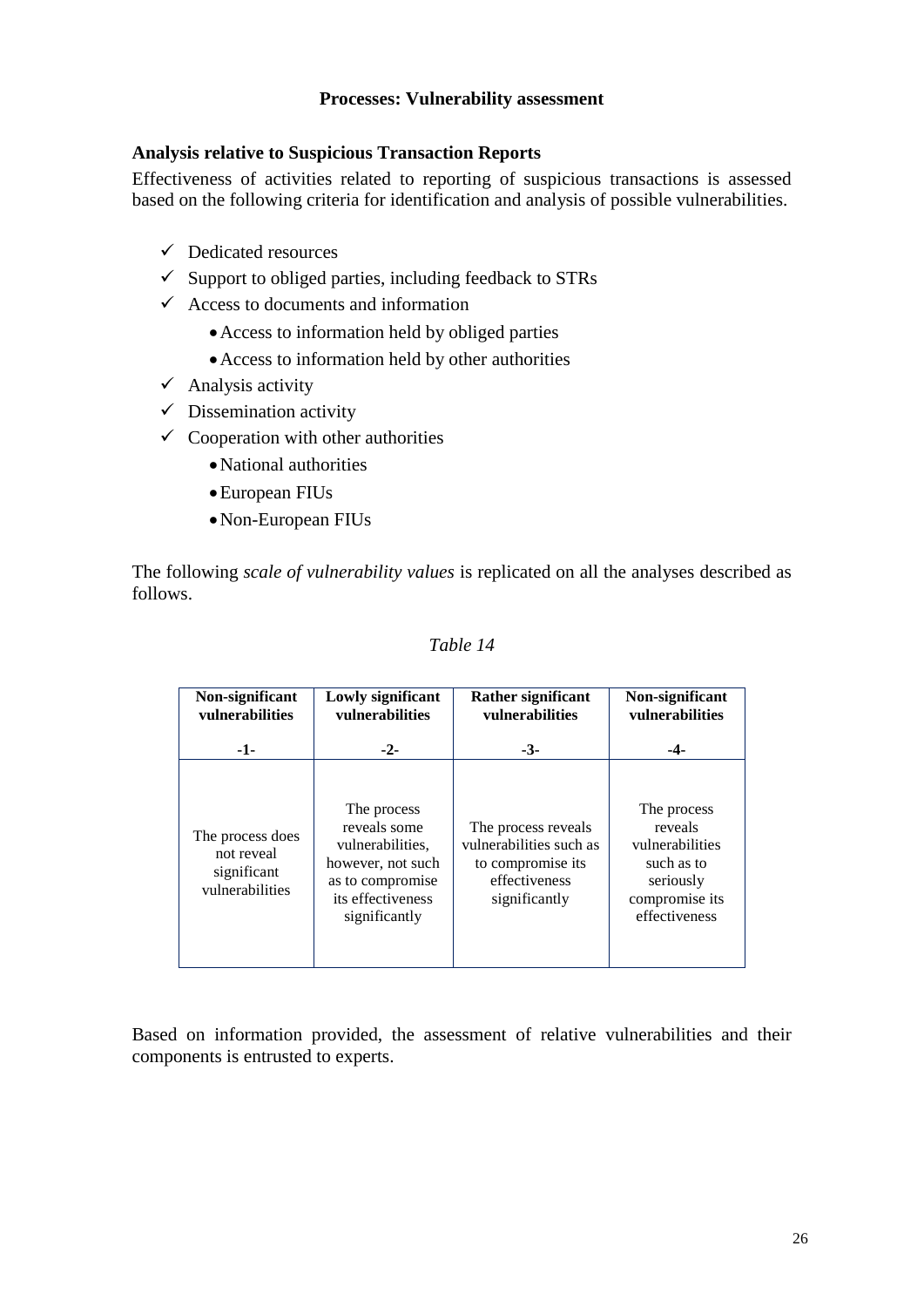## **Investigative activity analysis**

### Analysis related to in-depth examination of STRs

Effectiveness of in-depth analysis of STRs is assessed on the basis of the following criteria for identification and analysis of possible vulnerabilities.

- $\checkmark$  Dedicated resources
- $\checkmark$  Investigative techniques adequacy
- $\checkmark$  Accesso to documents and information
	- Access to information held by obliged parties
	- Access to information held by other authorities
- $\checkmark$  Cooperation with other authorities
	- National authorities
	- European FIUs
	- Non-European FIUs
- $\checkmark$  Outcomes

### **Analysis of ML investigative activities**

The analysis of anti-money laundering investigative activities is assessed on the basis of the following criteria for identification and analysis of possible vulnerabilities.

- $\checkmark$  Dedicated resources
- $\checkmark$  Investigative techniques adequacy
- $\checkmark$  Accesso to documents and information
	- Access to information held by obliged parties
	- Access to information held by other authorities
- $\checkmark$  Cooperation with other authorities
	- National authorities
	- European FIUs
	- Non-European FIUs
- $\checkmark$  Outcomes

### **Analysis of repressive activities**

Analysis related to capacity to sanction perpetrators of offences

The effectiveness analysis relative to the capacity to sanction perpetrators of offences is assessed on the basis of the following criteria for identification and analysis of possible vulnerabilities.

- $\checkmark$  Adequate identification of offences and related perpetrators
- $\checkmark$  Indictments
- $\checkmark$  Sentences
- $\checkmark$  Penalties
- $\checkmark$  Judicial assistance
	- European counterparts
	- Non-European counterparts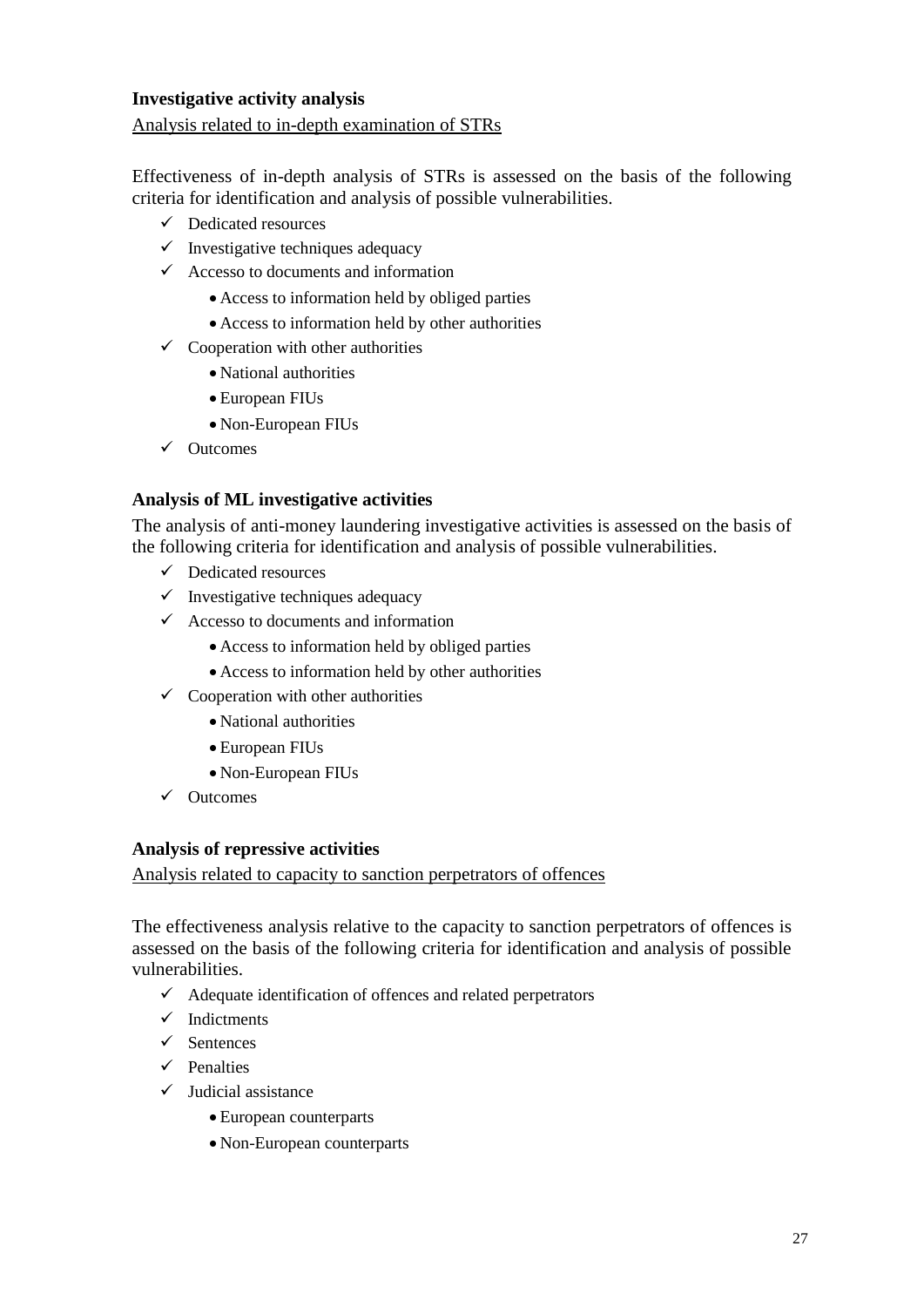## **Analysis related to seizure and confiscation capacity**

Effectiveness of analysis related to the capacity to seize and confiscate the proceeds from offences is assessed on the basis of the following criteria for identification and analysis of possible vulnerabilities.

- $\checkmark$  Authorities powers
- $\checkmark$  Seized assets
- $\checkmark$  Confiscated assets
- $\checkmark$  Cooperation
	- National counterparts
	- European counterparts
	- Non-European counterparts

### **Aggregation of vulnerabilities of processes and additional aggregations**

Vulnerability of processes is determined as the geometric mean of the vulnerabilities of each process individually considered.

It is also possible to carry out additional aggregations, by calculating average vulnerability for all the various levels of AML/CFT. A reference value is thus obtained, which provides synthesis information of the overall vulnerability of the system.

It is however advisable to point out that the real added value of the model is represented by the analysis and assessment contribution provided by individual components related to threats and vulnerabilities.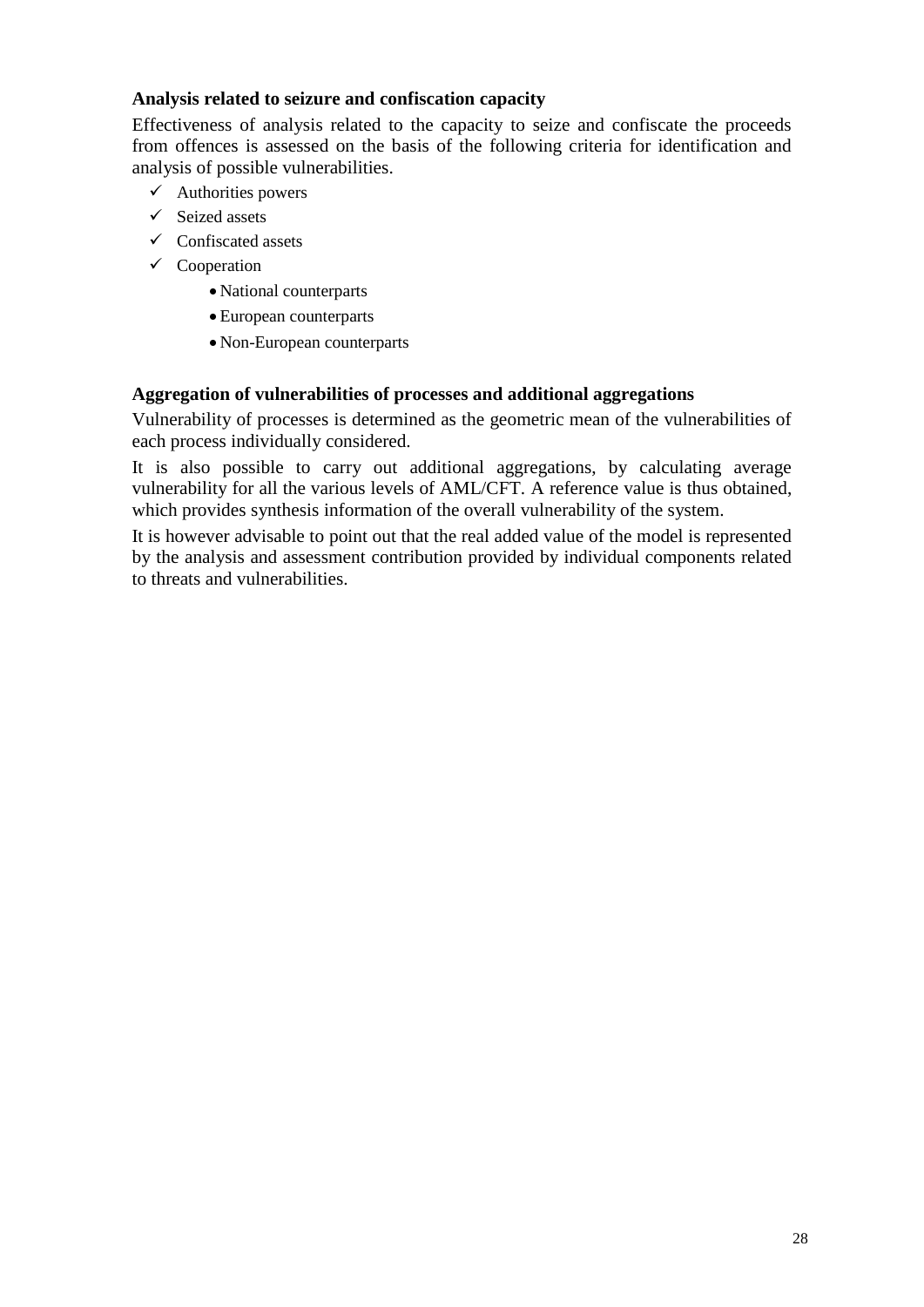# <span id="page-28-0"></span>**2.3.2 Terrorist Financing (TF) risk – Analysis model**

The Methodology described to assess the risk of money-laundering is used and adapted so as to assess the risk of terrorist financing. Consequently, whereby common AML/CFT criticalities and safeguards are to be assessed, the analysis results are the same both for money-laundering and terrorist financing.

Within the assessment of threats, the Methodology considers the financing of terrorism as a process developing in three distinct phases: collection, transfer and use of funds and economic resources. In analysing safeguards' effectiveness, the Methodology also relies on assessment of specific measures to combat terrorist financing (in particular freezing measures).

FT analysis model is broken down as follows.

### I. Identification of FT inherent risk within the system

- a. Context analysis
	- i. Evolution of terrorist and terrorist financing threat
	- ii. Socio-economic system vulnerabilities
		- 1. Informal economy
		- 2. Use of cash
- b. Funds origin
	- i. Proceeds of illegal activities
	- ii. Proceeds of crimes committed on national territory
- b. Funds transfer
	- i. Funds collected on national territory:
		- 1. Stay on national territory
		- 2. Transferred abroad
	- ii. Funds collected abroad and transferred domestically
- *c. Funds use*
	- i. For terrorist acts by:
		- 1. Individual terrorists
		- 2. Terrorist organisations.
	- ii. For support to individual terrorists as well as terrorist groups/organisations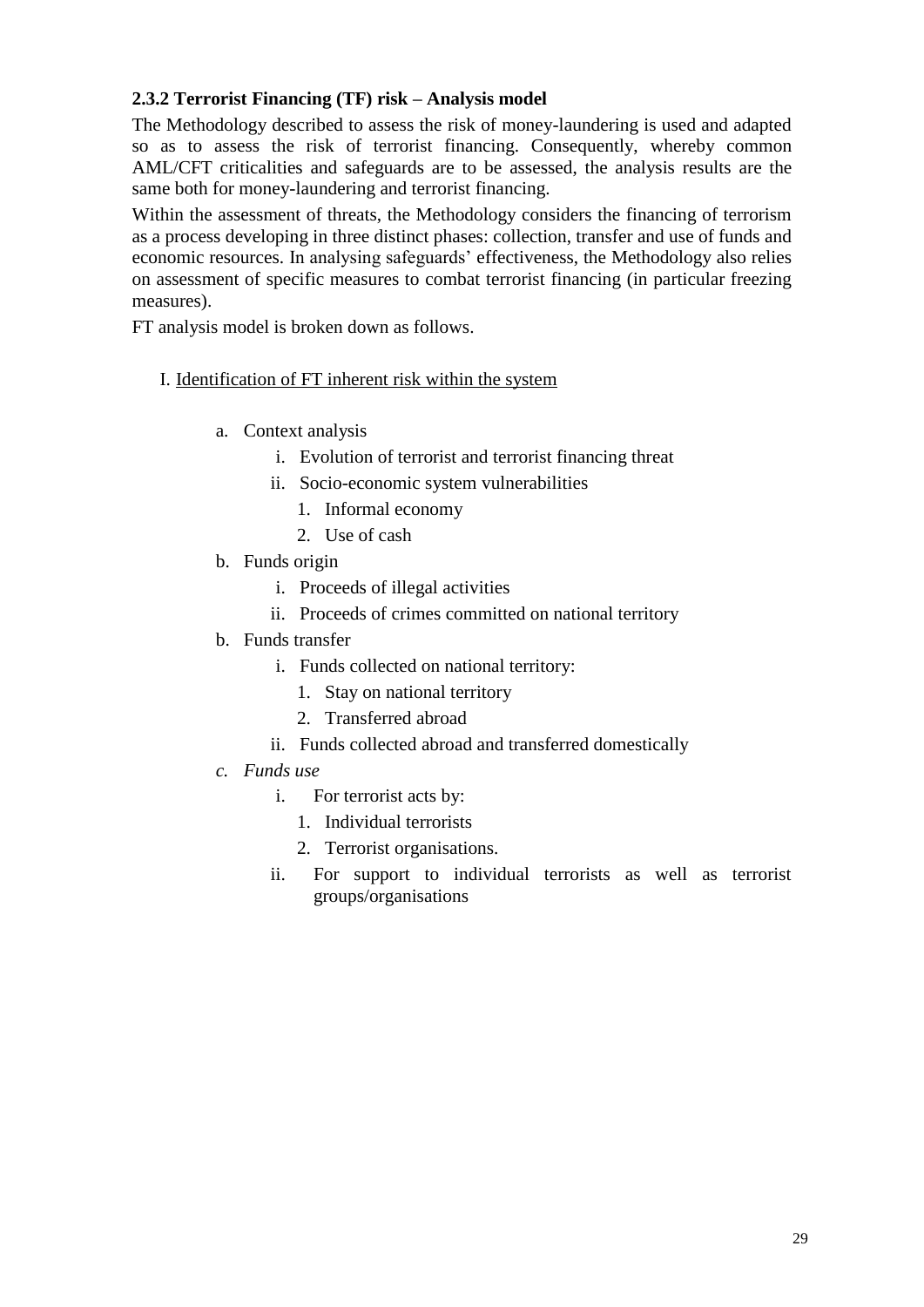### II. Identification of FT residual risk within the system, as to

- *a. Preventive measures*
	- **a.1**Effectiveness of application of specific FT measures
		- i. Procedures for listing proposals
		- ii. Application of freezing measures
			- 1.Timeliness
			- 2.Exhaustiveness
			- 3.Notification/Reporting obligations
		- iii. Opposability to third parties
		- iv. Management of frozen funds and economic resources 1.Exceptions
			- 2.Management/Administration
		- v. Procedures for de-listing proposals
		- vi. Non-profit sector structure
	- **a.2** Effectiveness of AML/CFT regime by obliged parties
	- **a.3** Effectiveness of processes
		- i. Cross-border controls
		- *ii.* Transparency of legal persons and trusts
		- iii. Non-profit sector: structure and characteristics
	- **a.4** Effectiveness of the analysis of STRs
		- i. Dedicated resources
		- ii. Support to obliged parties
		- iii. Access to databases
			- 1. Access to information held by obliged parties
			- 2. Access to information held by other authorities
		- iv. Analysis activities
		- v. Dissemination activities
		- vi. Cooperation with other authorities
			- 1. National authorities
			- 2. European FIUs
			- 3. Non**-**European FIUs

## *b. Investigative activities*

**b.1** Presence of vulnerabilities within in-depth analysis of STRs

- i. Dedicated resources
- ii. Investigative resources
- iii. Access to documents and information
	- 1. Access to information held by obliged parties
	- 2. Access to information held by other authorities
- 1. Cooperation with other authorities
	- 1. National authorities
		- 2. European authorities
		- 3. Non-European authorities
- 2. Outcomes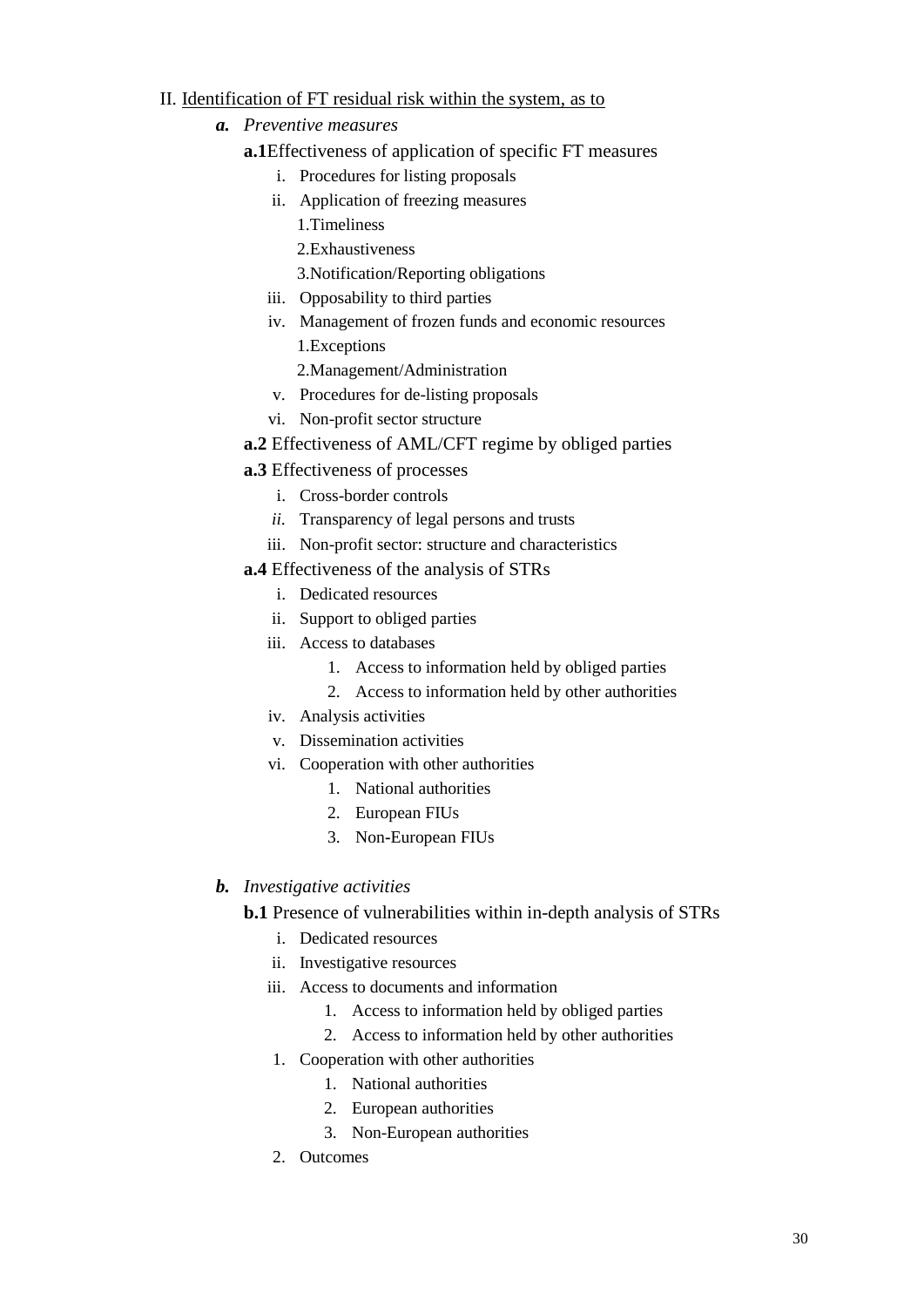- **b.2** Presence of vulnerabilities within investigative activities
	- i. Dedicated resources
	- ii. Investigative activities
	- iii. Access to documents and information
		- 1. Access to information held by obliged parties
		- 2. Access to information held by other authorities
	- iv. Cooperation with other authorities
		- 1. National authorities
		- 2. European authorities
		- 3. Non-European authorities
	- v. Outcomes
- *c. Repressive activities*

**c.1** Presence of vulnerabilities in the capacity to sanction perpetrators of crimes

- i. Adequate identification of crimes and perpetrators
- ii. Indictments
- iii. Sentences
- iv. Penalties
- v. Judicial assistance
	- 1. European authorities
	- 2. Non-European authorities
- <span id="page-30-0"></span>**c.2** Presence of vulnerabilities in seizure and confiscation activities
	- i. Authorities' powers
	- ii. Seized assets
	- iii. Confiscated assets
	- iv. Cooperation
		- 1. National authorities
		- 2. European authorities
		- 3. Non-European authorities